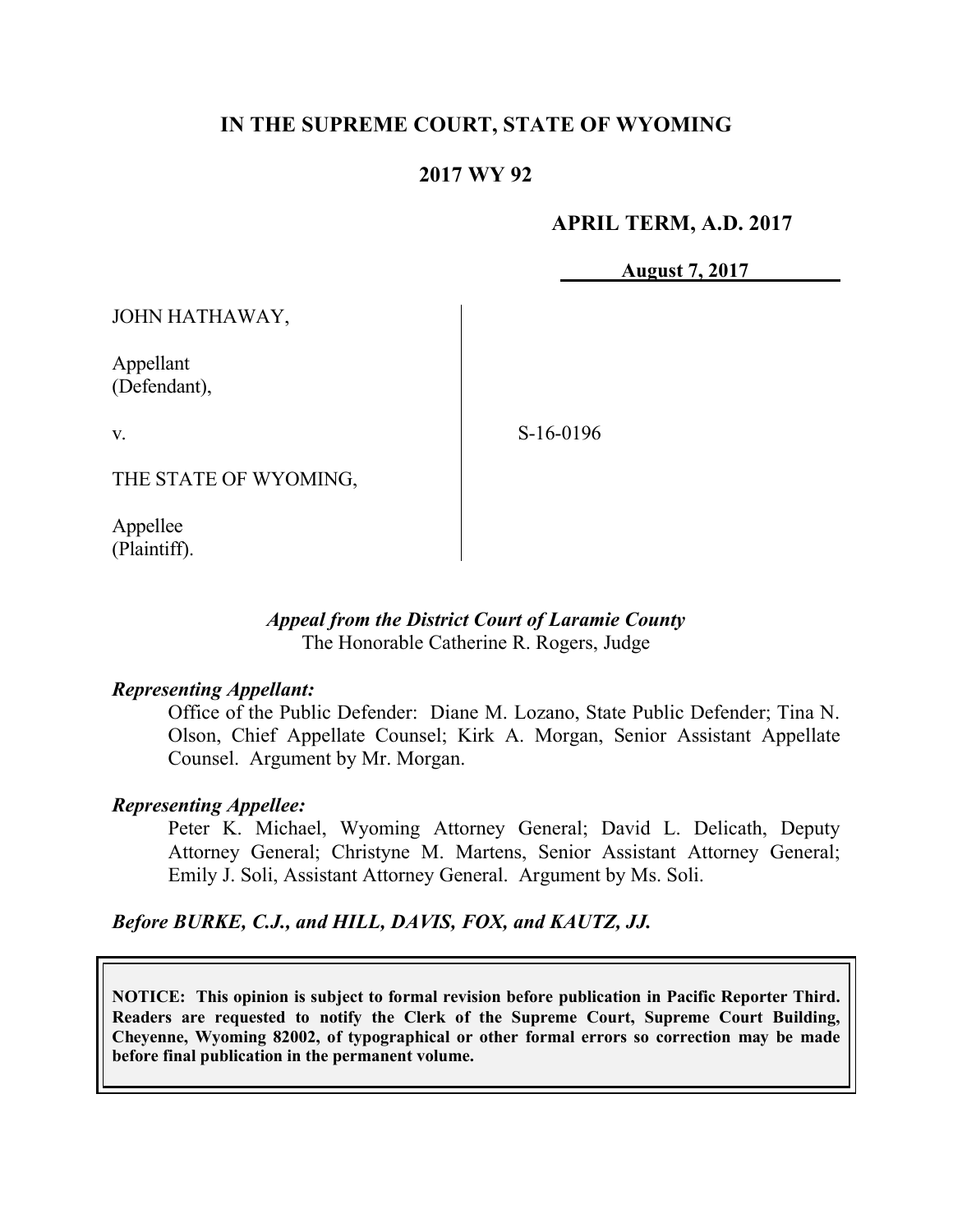## **KAUTZ, Justice.**

[¶1] A jury found John Hathaway guilty of one count of first degree sexual abuse of a minor and one count of second degree sexual abuse of a minor. On appeal, Mr. Hathaway claims the district court should have suppressed his statements to law enforcement because the detective ignored his requests for an attorney; the district court committed plain error by allowing the detective's vouching statements into evidence; the district court abused its discretion by quashing his subpoena duces tecum to the Department of Family Services (DFS); and his sentence on the first degree sexual abuse conviction is illegal.

[¶2] We affirm on Mr. Hathaway's first three issues. However, we reverse and remand for resentencing on Count II. Mr. Hathaway's sentence of thirty-two to thirty-five years on the first degree sexual abuse count is illegal because the minimum term is greater than ninety percent of the maximum term.

### **ISSUES**

[¶3] Mr. Hathaway raises the following issues on appeal:

- 1. Did the trial court err[] as a matter of law when it denied Mr. Hathaway's motion to suppress the statements he made after he repeatedly informed the investigating detective that he did not want to talk until he had an opportunity to consult an attorney?
- 2. Did plain error occur[] when the State played the police interview of Mr. Hathaway to the jury?
- 3. Did the district court abuse[] its discretion when it quashed a subpoena duces tecum without conducting an *in camera* review of the material?
- 4. [Is] Mr. Hathaway's sentence [] illegal as it violates Wyo. Stat. § 7-13-201?

The State articulates the same issues, although in more detail.

# **FACTS**

[¶4] During the relevant time, the alleged victim, NC, was between six and eight years old. Mr. Hathaway was involved in a romantic relationship with NC's mother, and the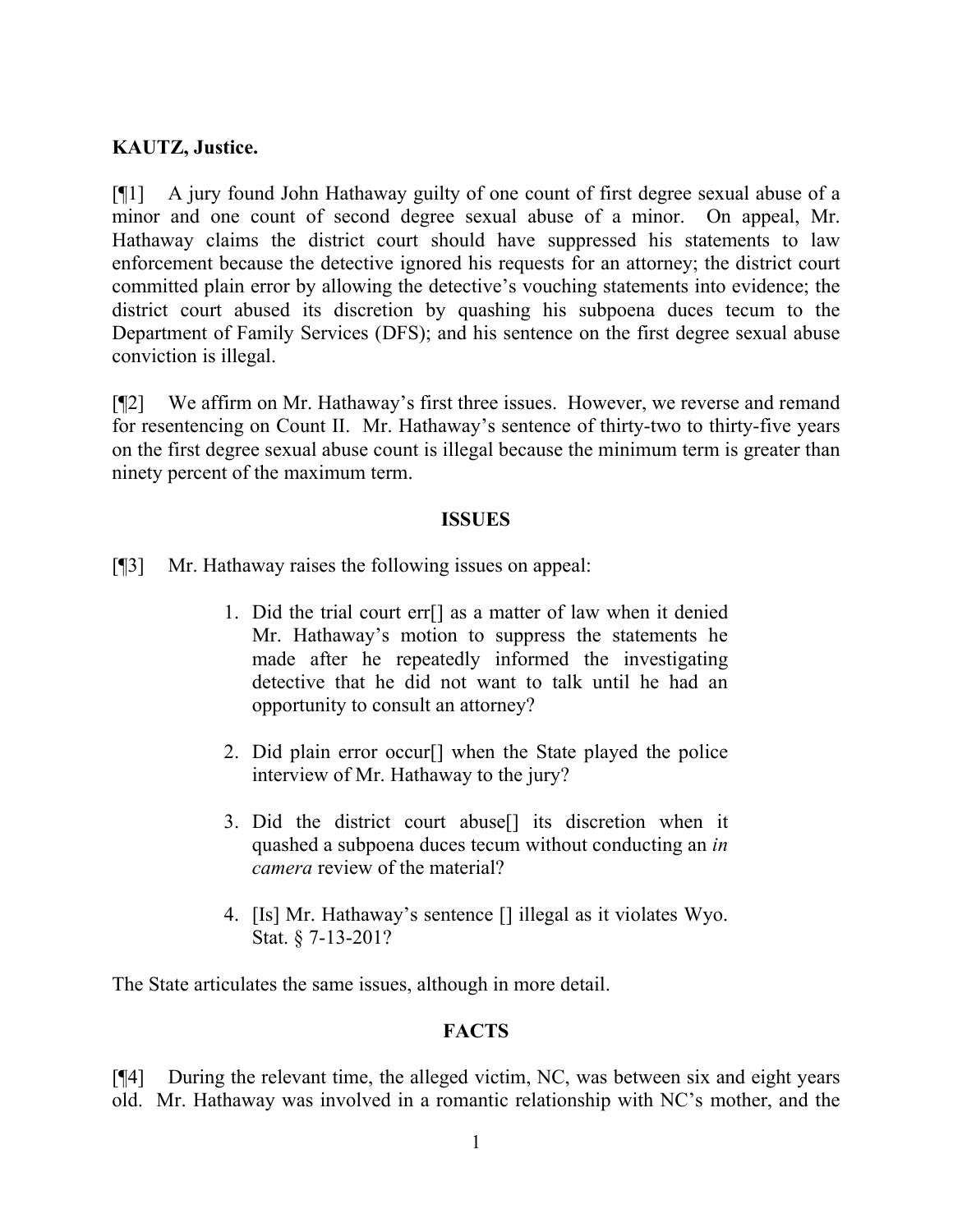three of them lived together in Cheyenne. Mr. Hathaway moved out of the home in February 2015, and shortly thereafter NC told her grandparents that Mr. Hathaway had touched her inappropriately. NC's grandmother reported her claim to law enforcement on March 20, 2015. A sexual assault nurse examiner examined NC. NC told the nurse that Mr. Hathaway had touched her vagina, rubbed his penis between her legs and put his penis in her mouth.

[¶5] Cheyenne police detective Zachary Johnson contacted Mr. Hathaway at his workplace on March 26, 2015. The detective said that he needed to speak with Mr. Hathaway about some "pretty serious" allegations. Detective Johnson did not initially reveal the exact nature of the allegations, but he told Mr. Hathaway that they involved NC. Although the detective did not formally "arrest" Mr. Hathaway until later in the initial encounter, Mr. Hathaway was in custody the entire time because he was not free to leave. At this point, the detective did not inform Mr. Hathaway of his rights under *Miranda v. Arizona,* 384 U.S. 436, 444-45, 86 S.Ct. 1602, 1612, 16 L.Ed.2d 694 (1966). Despite having not been informed of his right to counsel, Mr. Hathaway mentioned an attorney several times during the initial encounter. Mr. Hathaway did not give any incriminating statements during that initial interview.

[¶6] Detective Johnson arrested Mr. Hathaway, took him to the police station, and interviewed him for several hours. At the beginning of the interview, Detective Johnson informed Mr. Hathaway of his *Miranda* rights, and Mr. Hathaway stated that he understood the advisement. The detective then asked if he wanted to "chat" "so we can get your side of this," and he responded in the affirmative. The detective told Mr. Hathaway that NC reported he had sexual relations with her. Mr. Hathaway denied the allegations. He stated that NC had touched his penis and, when he was asleep, had put it in her mouth, but claimed she initiated all of the encounters. Throughout the interview, Detective Johnson repeatedly stated that he believed NC and did not believe Mr. Hathaway. The detective also stated the evidence showed that the sexual abuse had occurred.

[¶7] The State charged Mr. Hathaway with three counts of first degree sexual abuse of a minor under Wyo. Stat. Ann. § 6-2-314(a)(i) (LexisNexis 2017): "(a) An actor commits the crime of sexual abuse of a minor in the first degree if: (i) Being sixteen (16) years of age or older, the actor inflicts sexual intrusion on a victim who is less than thirteen (13) years of age."

(vii) "Sexual intrusion" means:

(A) Any intrusion, however slight, by any object or any part of a person's body, except the mouth, tongue or penis, into the genital or anal opening of another person's body if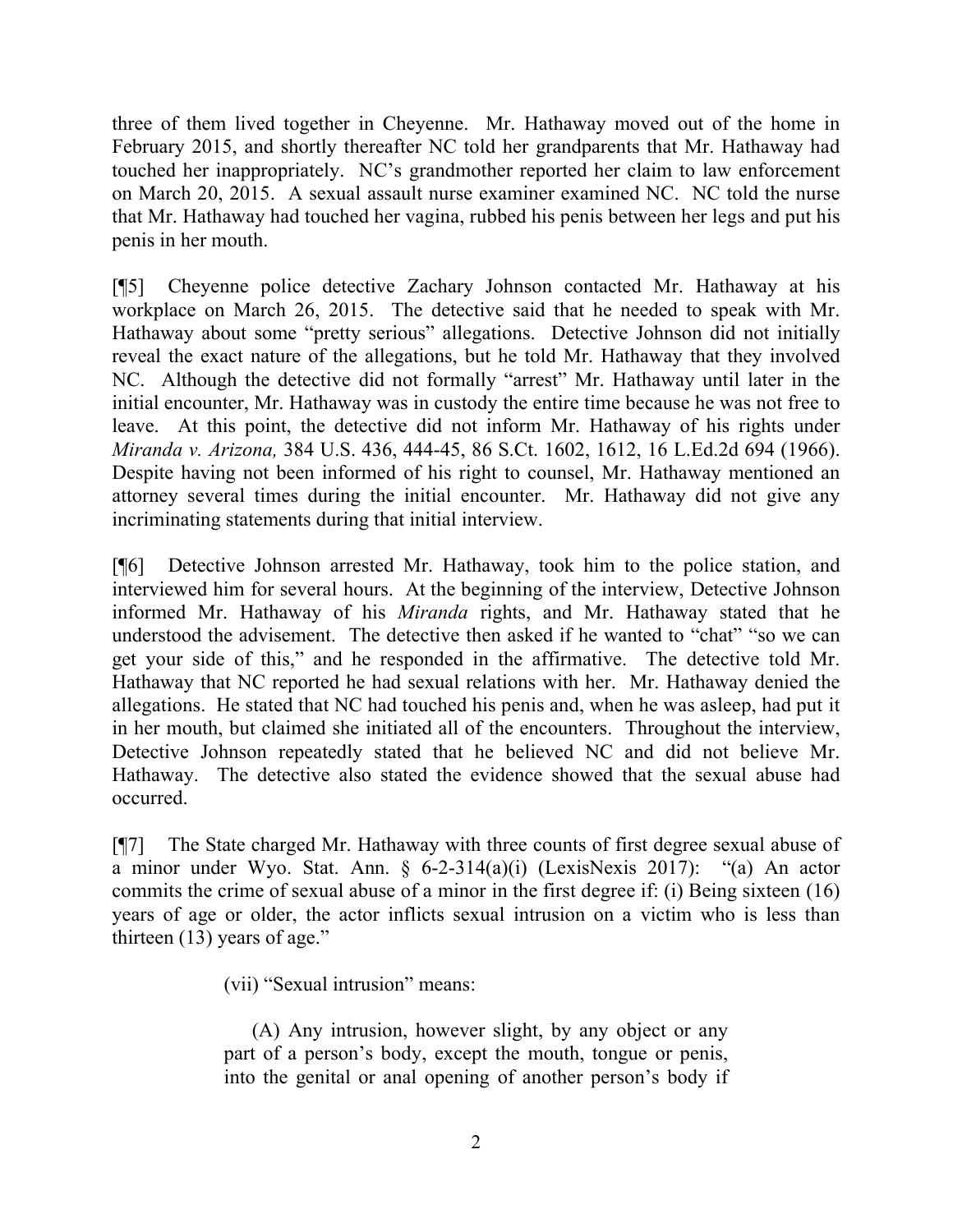that sexual intrusion can reasonably be construed as being for the purposes of sexual arousal, gratification or abuse; or

(B) Sexual intercourse, cunnilingus, fellatio, analingus or anal intercourse with or without emission.

Section 6-2-301(a)(vii) (LexisNexis 2017). The first degree sexual abuse counts included two counts of penile/vaginal intrusion and one count of fellatio. The State also charged Mr. Hathaway with one count of second degree sexual abuse of a minor under Wyo. Stat. Ann. § 6-2-315(a)(ii) (LexisNexis 2017): "(a) Except under circumstance constituting sexual abuse of minor in the first degree as defined by W.S. 6-2-314, an actor commits the crime of sexual abuse of a minor in the second degree if: ... (ii) Being sixteen (16) years of age or older, the actor engages in sexual contact of a victim who is less than thirteen (13) years of age."

> (vi)"Sexual contact" means touching, with the intention of sexual arousal, gratification or abuse, of the victim's intimate parts by the actor, or of the actor's intimate parts by the victim, or of the clothing covering the immediate area of the victim's or actor's intimate parts[.]

Section 6-2-301(a)(vi). The second degree sexual abuse count pertained to Mr. Hathaway's touching and rubbing of NC's vaginal area.

[¶8] Mr. Hathaway filed a motion to suppress statements he made during his interview with Detective Johnson. He claimed that, although he requested an attorney, the detective continued to question him in violation of his constitutional right to counsel. The district court held a hearing and denied the motion to suppress. It concluded that Mr. Hathaway had not made an unambiguous request for counsel.

[¶9] In preparation for trial, Mr. Hathaway served a subpoena duces tecum upon DFS. He sought DFS records regarding NC, her mother, her mother's family, and her father's family. Mr. Hathaway requested that the district court perform an *in camera* review of the DFS records to determine if they contained any evidence of an alternate source of NC's sexual knowledge. Citing the confidentiality of its records, DFS moved to quash the subpoena. The district court quashed the subpoena because the defense did not meet the requirements for *in camera* review of the material.

[¶10] A jury trial commenced on October 19, 2015. During the trial, the jury was shown a video and audio recording of Detective Johnson's full interview with Mr. Hathaway. The jury returned a verdict acquitting him of Counts I and IV, the two counts of first degree sexual abuse based upon penile/vaginal intrusion. It convicted him of Count II,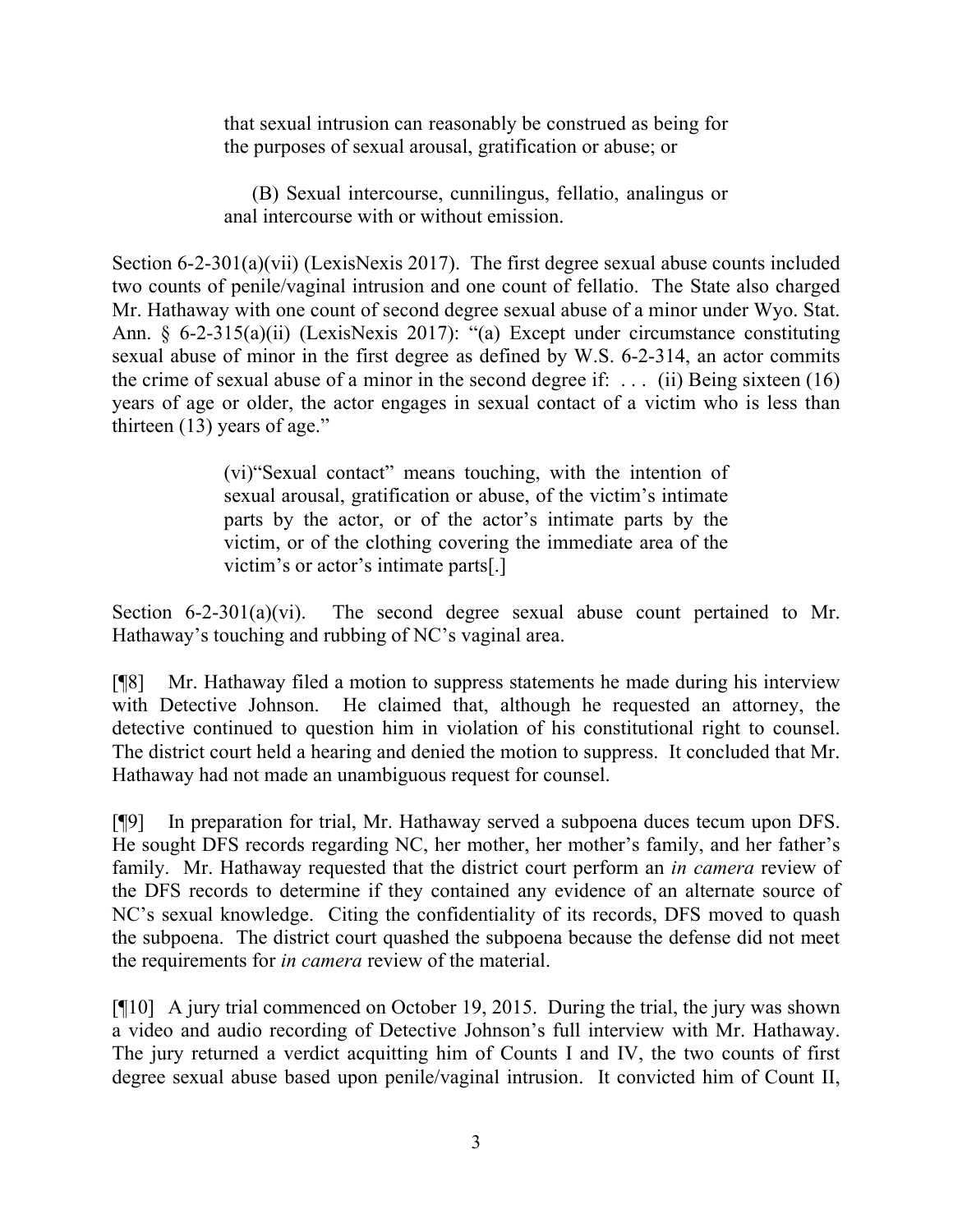first degree sexual abuse based upon fellatio, and Count III, second degree sexual abuse for sexual contact.

[¶11] The district court sentenced Mr. Hathaway to serve terms of incarceration of thirty-two to thirty-five years on Count II and eighteen to twenty years on Count III. The sentence on Count III was to be served consecutive to the sentence on Count II. Mr. Hathaway filed a timely notice of appeal.

### **DISCUSSION**

## *1. Motion to Suppress*

[¶12] Mr. Hathaway claims the district court erred by denying his motion to suppress the statements he made to law enforcement. He argues that the statements were obtained in violation of his constitutional rights because Detective Johnson ignored his repeated requests for an attorney. Mr. Hathaway points to five instances during the initial encounter with the detective at his workplace where he claims he requested an attorney: 1) "Do I have to get a lawyer?" 2) "[Y]ou want me to go into a situation without any representation where I'm being accused of something serious." 3) "I need to get a lawyer. I have to get a f\*\*\*ing lawyer." 4) "I don't know what to do right now and I'm stuck by myself. Okay so I feel like I need an attorney." 5) "I said I wanna talk to you when I talk to my lawyer and get one and so on." The district court refused to suppress Mr. Hathaway's statements to the detective because he did not make an unambiguous request for counsel.

[¶13] The ultimate determination of "[w]hether a statement constitutes an unequivocal request for counsel . . . is a question of law," subject to *de novo* review. *Valdez v. Ward,*  219 F.3d 1222, 1232 (10th Cir. 2000). *See also Hadden v. State,* 2002 WY 41, ¶ 17, 42 P.3d 495, 499 (Wyo. 2002). However,

> [f]actual findings made by a trial court considering a motion to suppress will not be disturbed unless the findings are clearly erroneous. Because the trial court has the opportunity to hear the evidence, assess witness credibility, and draw the necessary inferences, deductions, and conclusions, we view the evidence in the light most favorable to the trial court's determination.

*O'Boyle v. State,* 2005 WY 83, ¶ 18, 117 P.3d 401, 407 (Wyo. 2005) (citations omitted). *See also Tibbetts v. State,* 2017 WY 9, ¶ 9, 388 P.3d 517, 520 (Wyo. 2017).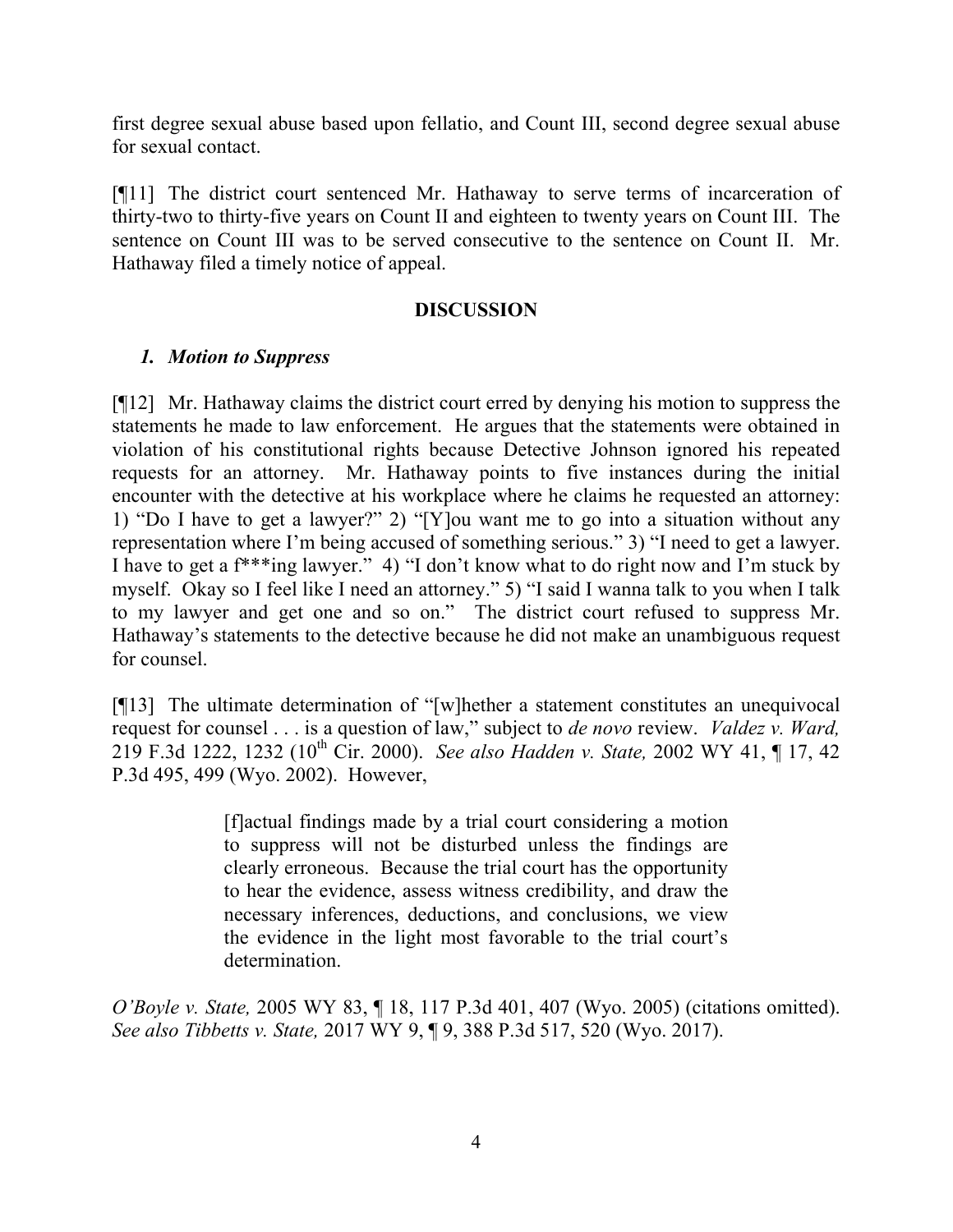[¶14] Mr. Hathaway claims a violation of his rights under the Fifth and Sixth Amendments to the United States Constitution.<sup>1</sup> The relevant portion of U.S. Const. amend. V protects the individual's right against self-incrimination: "No person . . . shall be compelled in any criminal case to be a witness against himself." U.S. Const. amend. VI protects an accused's right to counsel: "In all criminal prosecutions, the accused shall enjoy the right . . . to have the Assistance of Counsel for his defen[s]e." The United States Supreme Court explained the protections afforded by these constitutional provisions in *Miranda,* 384 U.S. at 444-45, 86 S.Ct. at 1612:

> [T]he prosecution may not use statements, whether exculpatory or inculpatory, stemming from custodial interrogation of the defendant unless it demonstrates the use of procedural safeguards effective to secure the privilege against self-incrimination. By custodial interrogation, we mean questioning initiated by law enforcement officers after a person has been taken into custody or otherwise deprived of his freedom of action in any significant way. As for the procedural safeguards to be employed, unless other fully effective means are devised to inform accused persons of their right of silence and to assure a continuous opportunity to exercise it, the following measures are required. Prior to any questioning, the person must be warned that he has a right to remain silent, that any statement he does make may be used as evidence against him, and that he has a right to the presence of an attorney, either retained or appointed. The defendant may waive effectuation of these rights, provided the waiver is made voluntarily, knowingly and intelligently. If, however, he indicates in any manner and at any stage of the process that he wishes to consult with an attorney before speaking there can be no questioning. Likewise, if the individual is alone and indicates in any manner that he does not wish to be interrogated, the police may not question him. The mere fact that he may have answered some questions or volunteered some statements on his own does not deprive him of the right to refrain from answering any further inquiries until he has consulted with an attorney and thereafter consents to be questioned.

 $\overline{a}$ 

 $<sup>1</sup>$  Mr. Hathaway states that the Wyoming Constitution also supports his position. However, he does not</sup> provide the independent state constitutional analysis required for us to consider whether the state constitution provides greater protection than the United States Constitution. *Saldana v. State,* 846 P.2d 604, 622-24 (Wyo. 1993). Therefore, we will limit our discussion to United States Constitution jurisprudence.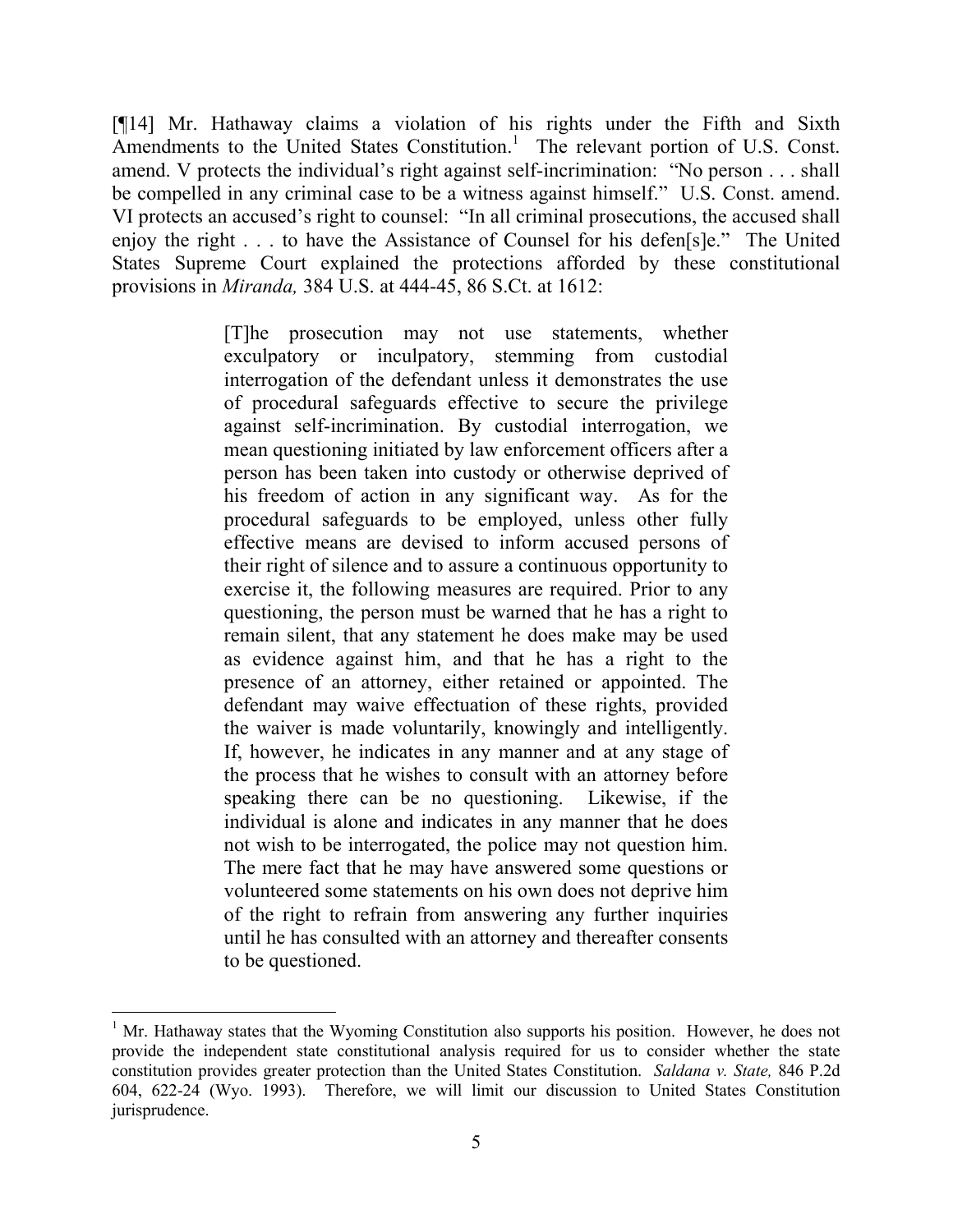(footnote omitted). If the accused is not advised of these rights, any statements he makes in response to custodial interrogation by law enforcement must be suppressed. *Miranda,*  384 U.S. at 444-45, 86 S.Ct. at 1612-13; *Gunn v. State,* 2003 WY 24, ¶ 7, 64 P.3d 716, 719 (Wyo. 2003). *Compare, Lewis v. State,* 2002 WY 92, 48 P.3d 1063 (Wyo. 2002) (confession made prior to *Miranda* warnings not admissible; however, subsequent confession made after proper warning admissible if it was made knowingly and voluntarily). The obligation applies to the states through the Fourteenth Amendment to the United States Constitution. *Missouri v. Seibert,* 542 U.S. 600, 607-08, 124 S.Ct. 2601, 2607, 159 L.Ed.2d 643 (2004).

[¶15] As stated above, *Miranda* applies to custodial interrogation. The State conceded that, even though he was not immediately arrested, Mr. Hathaway was in custody when Detective Johnson contacted him at his workplace. The next question is whether the detective "interrogated" him during that initial encounter. *Miranda* described "interrogation" as actual "questioning initiated by law enforcement officers." *Miranda*, 384 U.S. at 444, 86 S.Ct. at 1612. Later, the United States Supreme Court clarified the definition, finding that the "goals of the *Miranda* safeguards" could be effectuated only if those safeguards extended to "express questioning" and "its functional equivalent." *Arizona v. Mauro,* 481 U.S. 520, 526, 107 S.Ct. 1931, 1935, 95 L.Ed.2d 458 (1987), citing *Rhode Island v. Innis,* 446 U.S. 291, 301, 100 S.Ct. 1682, 1689, 64 L.Ed.2d 297 (1980). The Court defined "functional equivalent" of express questioning as including "any words or actions on the part of the police (other than those normally attendant to arrest and custody) that the police should know are reasonably likely to elicit an incriminating response from the suspect." *Innis,* 446 U.S. at 301, 100 S.Ct. at 1689-90. *See also Pennsylvania v. Muniz,* 496 U.S. 582, 600-01, 110 S.Ct. 2638, 2650, 110 L.Ed.2d 528 (1990).

[¶16] During the initial encounter with Mr. Hathaway, Detective Johnson's questions were vague and he did not inform Mr. Hathaway of the precise nature of the allegations against him. He stated that he was investigating "pretty serious" allegations against Mr. Hathaway with "kind of a lot of evidence behind [them]" and asked for his explanation. The detective clearly was interrogating Mr. Hathaway as his questions, though obscure, were designed to elicit incriminating information. Mr. Hathaway was, therefore, entitled to be warned in accordance with *Miranda*. Given Detective Johnson did not properly advise him until after he had been transported to the police station, *Miranda* and its progeny would have rendered any statement prior to the warnings inadmissible in court. However, Mr. Hathaway's statements during that time were not inculpatory, and the State did not offer the pre-*Miranda* interview into evidence.

[¶17] Under these circumstances, it is not surprising that Mr. Hathaway did not base his suppression argument on the detective's failure to properly advise him of his rights during the initial encounter. Instead, he asserts the statements he made during the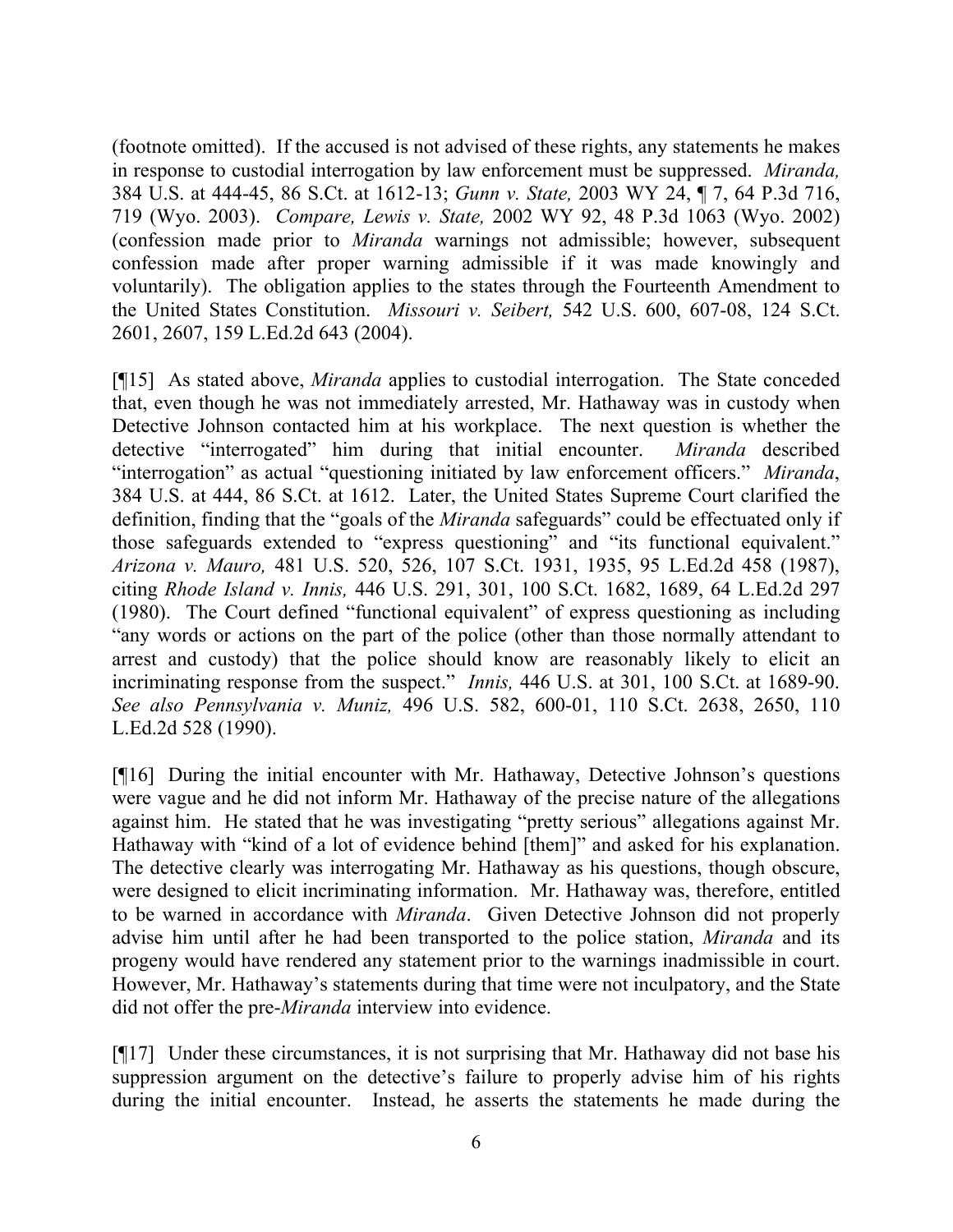interview at the police station should have been suppressed because he unequivocally requested an attorney during that initial encounter and did not later waive his right to counsel.

[¶18] When an accused requests the assistance of counsel, "the interrogation must cease until an attorney is present." *Miranda,* 384 U.S. at 474, 86 S.Ct. at 1628. In *Edwards v. Arizona,* 451 U.S. 477, 484-85, 101 S.Ct. 1880, 1884-85, 68 L.Ed.2d 378 (1981), the Supreme Court held:

> [W]hen an accused has invoked his right to have counsel present during custodial interrogation, a valid waiver of that right cannot be established by showing only that he responded to further police-initiated custodial interrogation even if he has been advised of his rights. We further hold that an accused . . . having expressed his desire to deal with the police only through counsel, is not subject to further interrogation by the authorities until counsel has been made available to him, unless the accused himself initiates further communication, exchanges, or conversations with the police.

(footnote omitted).

[¶19] *Davis v. United States,* 512 U.S. 452, 114 S.Ct. 2350, 129 L.Ed.2d 362 (1994) set out an objective test to determine whether an accused actually requests counsel.

> Invocation of the *Miranda* right to counsel "requires, at a minimum, some statement that can reasonably be construed to be an expression of a desire for the assistance of an attorney." *McNeil v. Wisconsin,* 501 U.S., at 178, 111 S.Ct., at 2209. But if a suspect makes a reference to an attorney that is ambiguous or equivocal in that a reasonable officer in light of the circumstances would have understood only that the suspect *might* be invoking the right to counsel, our precedents do not require the cessation of questioning. See *ibid.*

> Rather, the suspect must unambiguously request counsel. . . . Although a suspect need not "speak with the discrimination of an Oxford don," he must articulate his desire to have counsel present sufficiently clearly that a reasonable police officer in the circumstances would understand the statement to be a request for an attorney. If the statement fails to meet the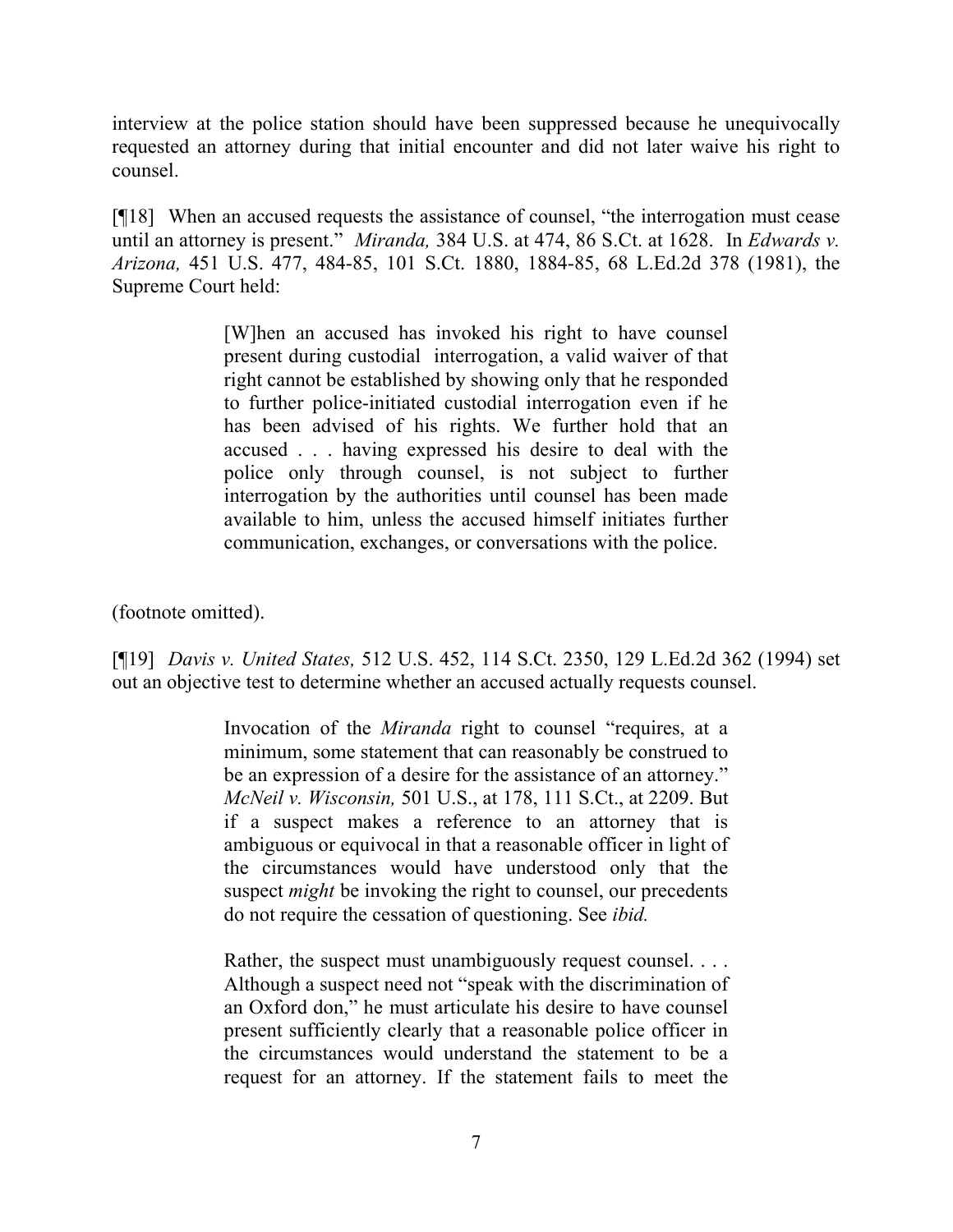requisite level of clarity, *Edwards* does not require that the officers stop questioning the suspect.

*Id.,* 512 U.S. at 459, 114 S.Ct. 2355 (some citations omitted).

[¶20] Further, although not required, it is good police practice for the officer to clarify whether the accused actually wants an attorney when faced with a questionable request for counsel. "Clarifying questions help protect the rights of the suspect by ensuring that he gets an attorney if he wants one, and will minimize the chance of a confession being suppressed due to subsequent judicial second-guessing as to the meaning of the suspect's statement regarding counsel." *Davis,* 512 U.S. at 461, 114 S.Ct. at 2356. *See also Pena v. State,* 2004 WY 115, ¶¶ 13-14, 98 P.3d 857, 865-66 (Wyo. 2004) (addressing clarification of an ambiguous invocation of the right to silence).

[¶21] In *Hadden,* 2002 WY 41, 42 P.3d 495, we applied the *Davis* standard and determined the district court had properly denied Mr. Hadden's motion to suppress his statements to law enforcement because he had not unequivocally invoked his right to counsel. *Id.,* ¶¶ 20-26, 42 P.3d at 501-04. The detective informed Mr. Hadden of his *Miranda* rights and asked whether he wanted to waive those rights and provide his "side" of the story." Mr. Hadden stated, "Um, I mean I do want a lawyer, yes. But I mean, I do, I want to get this on the way. You know, get ... you know, get this over with. Because I didn't do what I'm being charged for." The detective then asked what Mr. Hadden wanted to do in an attempt to clarify whether he was invoking his right to counsel or not. Mr. Hadden asked if he would "still have the right to a lawyer," and the detective told him "[a]t any time that you want to . . . [s]o if, say, five minutes into this you decide that you won't answer any more questions, all you got to do is say you don't want to answer any more questions, you want a lawyer. The choice is up to you." Mr. Hadden asked how long it would take to get a court-appointed attorney and the detective told him it would take a "little bit of time;" "we're not talking a day or two." Ultimately, Mr. Hadden submitted to the questioning. *Id.,* ¶ 20, 42 P.3d at 501-02. We reviewed *Davis*  and cases from across the country, several of which indicated the context of the defendant's statement was important, and ultimately upheld the denial of Mr. Hadden's motion to suppress. We concluded that "[a]t no time during the interview did [Mr.] Hadden ask for an attorney." *Id.,* ¶¶ 22-26, 42 P.3d at 502-04.

[¶22] Mr. Hathaway asserts that he requested an attorney on five separate occasions; however, he admits that his first two statements may have been insufficient under *Davis* – 1) "Do I have to get a lawyer?" and 2) "[Y]ou want me to go into a situation without any representation where I'm being accused of something serious." He is correct that those statements are insufficient requests for counsel. In *Hadden,* ¶ 25, 42 P.3d at 504, we relied upon a North Dakota case that concluded the exact language used by Mr. Hathaway in his first statement – "Do I have to get a lawyer?" – was insufficient to invoke the right to counsel. *State v. Greybull,* 1998 ND 102, ¶¶ 8–9, 14–21, 579 N.W.2d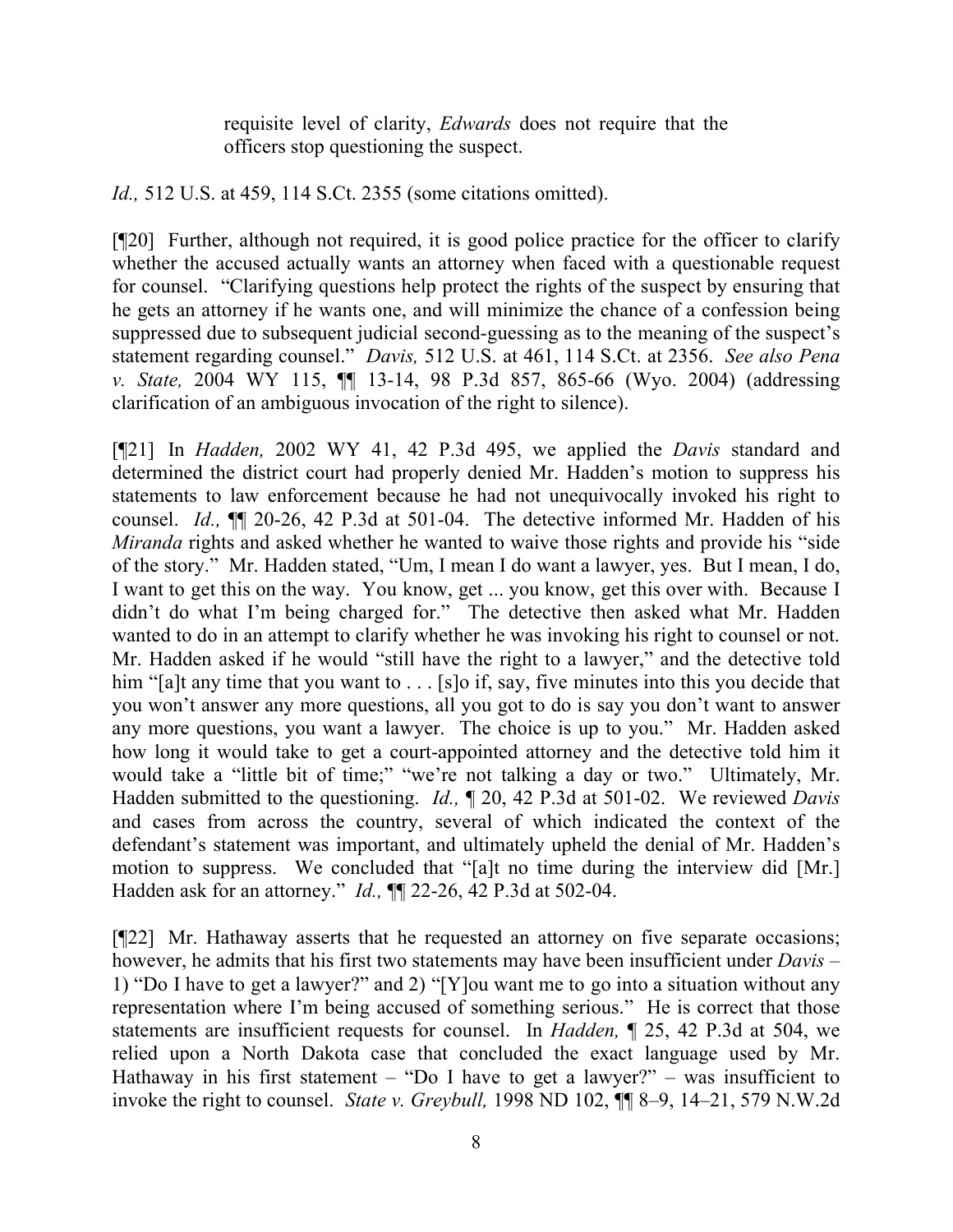161, 161-64 (N.D. 1998). Mr. Hathaway's second statement about Detective Johnson wanting him to go forward without representation was simply a statement about the detective's intent and was not a request for counsel. Furthermore, the detective immediately corrected Mr. Hathaway by saying, "Hold on I never said you had to go into this without any representation so don't put words in my mouth."

[¶23] Mr. Hathaway asserts that his third statement was clearly a request for an attorney. He stated: "I need to get a lawyer. I have to get a f \*\*\*ing lawyer." Alone, these statements may indicate that he was demanding an attorney. However, they must be viewed in context. *Hadden,* ¶ 25, 42 P.3d at 504. Mr. Hathaway immediately followed those statements by volunteering additional information – "You know I was gonna go with you[.] I was like ok alright. You know I thought it was cuz I went to the house she was gonna say I stole some s\*\*t." Detective Johnson responded:

> Well you know like I don't wanna talk about everything[.] I don't wanna talk about your whole relationship together, but you know like I said that's up to you[.] I'm not gonna twist your arm here. By no means is that what I'm trying to do[.] I'm just trying to give you a chance to chat with me about this.

The detective was not asking specific questions about the allegations at this point in the interview. He was simply trying to clarify Mr. Hathaway's intent in accordance with *Davis's* recommendation.

[¶24] Mr. Hathaway then indicated that he was finished talking to Detective Johnson and would talk about the allegations "on [his] time." The detective arrested Mr. Hathaway because "there's probable cause this crime was committed." Mr. Hathaway apparently believed he was being arrested because he would not talk. Detective Johnson immediately dispelled that misunderstanding by stating:

> Hold on man[.] I'm not arresting you so you'll talk to me[.] I'm arresting you based on probable cause that [a] felony was committed[.] Okay[,] that's what I'm doing.

[¶25] Detective Johnson continued with the arrest process and said that he would give Mr. Hathaway a chance to talk about his "side of it," but did not question him specifically about the allegations. Mr. Hathaway responded: "Evidence can be explained away. There's reasons . . . I just had my entire life flipped upside down. I don't know what to do right now and I'm stuck by myself. Okay[,] so I feel like I need an attorney." A case cited by this Court in *Hadden, Stemple v. State,* 994 P.2d 61, 69 (Okla. Ct. App. 2000), ruled that an accused's statement that he "feels" like he needs an attorney is not an unequivocal request for an attorney. Furthermore, after Mr. Hathaway made that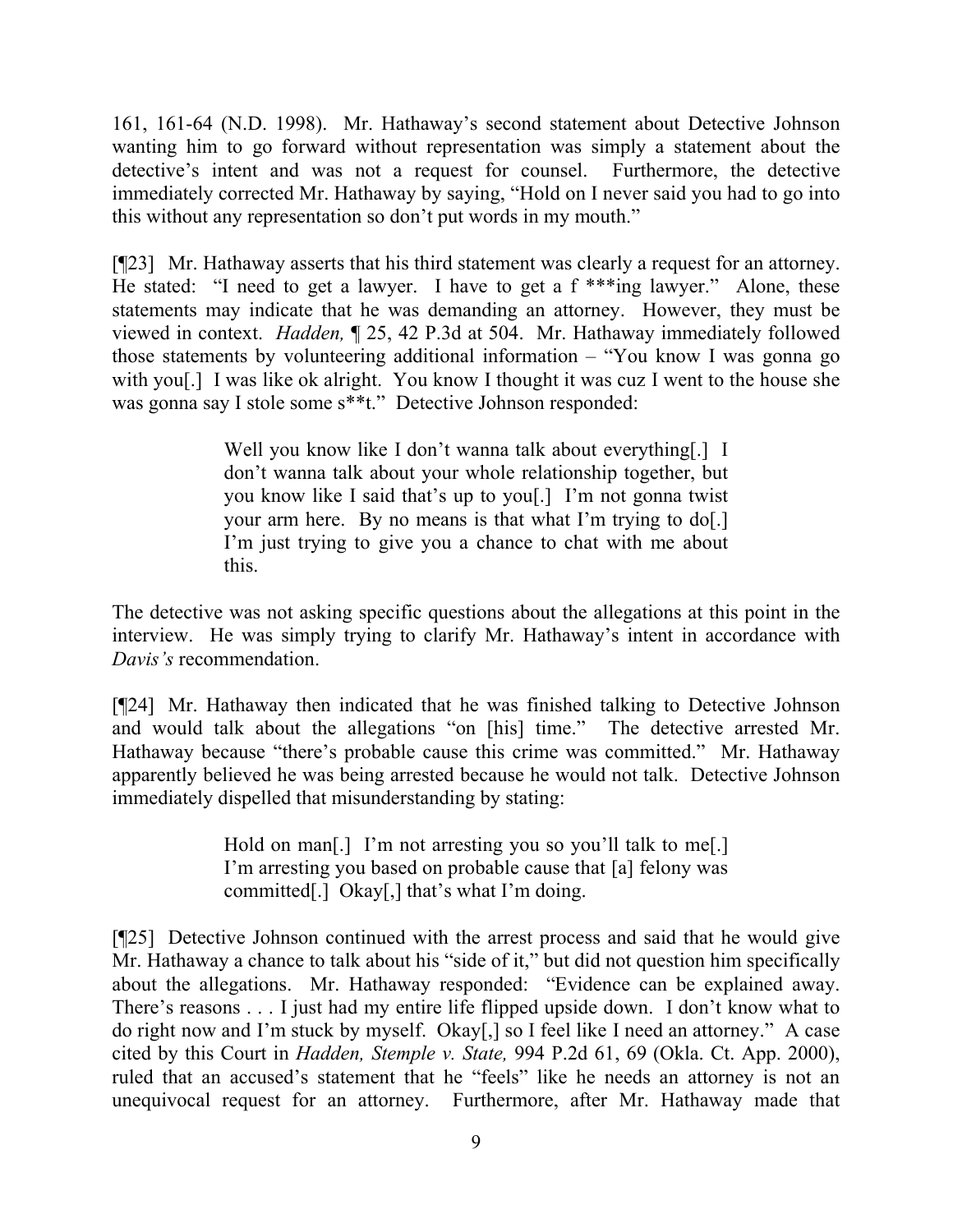statement, the detective did not question him about the offense but just reassured him that his angry reaction to being arrested was normal.

[ $[26]$  The last statement<sup>2</sup> posited by Mr. Hathaway as a request for counsel was his statement that "I said I wanna talk to you when I talk to my lawyer and get one and so on." In arguing that this statement was an unequivocal request for counsel, Mr. Hathaway ignores its context: "I said I wanna talk to you when I talk to my lawyer and get one and so on, but like right now I don't wanna go to jail[.] I'm gonna lose my job, I'm gonna lose my dog, I'm gonna lose everything." Detective Johnson again stated that Mr. Hathaway was being arrested based upon probable cause that he committed a crime. He continued: "Here's the thing John[,] I would still like to talk to you, but you're saying you don't wanna talk to me without your attorney. I wanted to talk to you." After a few more exchanges, Mr. Hathaway indicated that wanted to talk to the detective but believed it was not allowed:

> [Hathaway]: "So I'm not, now I'm going to jail and I'm not allowed to talk to yo[u]."

> [Detective]: "If you want an attorney you absolutely have that right. If you wanna talk to me right now you have that right also. So totally up to you."

[Hathaway]: I'm already here can I or am I not allowed to?

[Detective]: Can you do what?

[Hathaway]: Talk to you now.

 $\overline{a}$ 

[Detective]: Okay without an attorney or with an attorney cuz you kinda mentioned both?

[Hathaway]: I have to go to jail[,] try to find an attorney while I'm in jail, try to figure out what's gonna go on with work and stuff while I'm in jail[,] so yeah I wanna talk to you now.

The context of Mr. Hathaway's statement clearly shows that he was not requesting counsel. In fact, he was asking for permission to speak to the detective without counsel.

<sup>&</sup>lt;sup>2</sup>Although he does not specifically discuss it, Mr. Hathaway made another statement about an attorney during his initial interaction with law enforcement. After he was arrested, he stated: "But you're arresting me for something I didn't do and there's no way to prove that I did and I haven't been able to f\*\*\*ing get an attorney or nothing." Mr. Hathaway's statement was not phrased as a request, and, when read in context, it is clear that he was not invoking his right to counsel.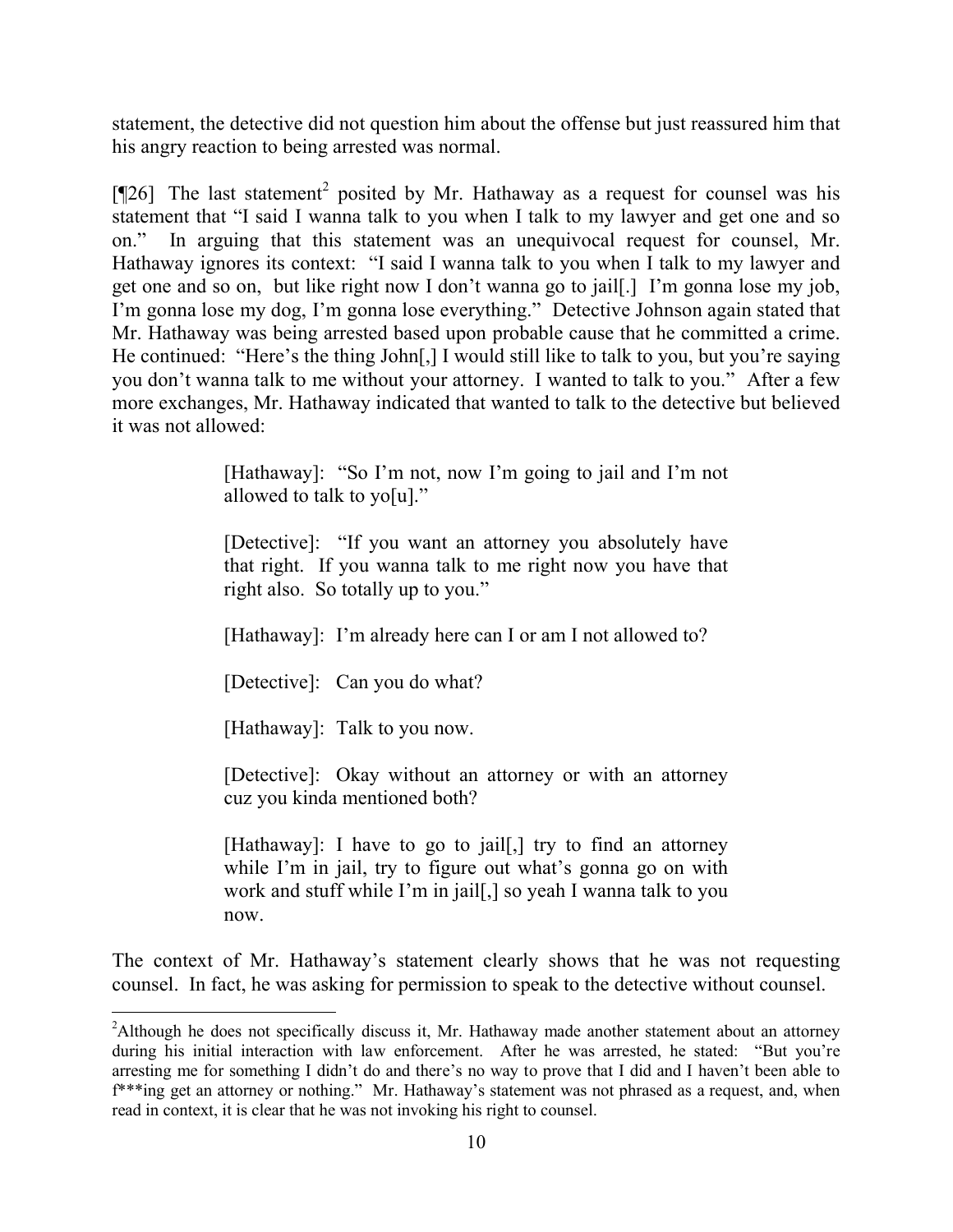[¶27] Like in *Hadden*, the entire conversation between Mr. Hathaway and the detective showed that, although he may have considered requesting an attorney, he was intent on clearing up the situation and did not want to wait for an attorney before he did so. His requests for counsel were equivocal, and the detective properly asked questions to clarify his intent. The district court correctly denied Mr. Hathaway's motion to suppress because he did not make an adequate request for counsel. Given we agree that Mr. Hathaway did not unequivocally request an attorney, we need not consider whether he subsequently reinitiated contact and waived his right to counsel in accordance with *Edwards, supra*.

## *2. Vouching*

[¶28] Mr. Hathaway claims the district court committed plain error by allowing Detective Johnson's interview with him to be played for the jury. During the interview, the detective repeatedly made statements indicating there was sufficient evidence showing Mr. Hathaway was guilty of engaging in sexual activity with NC, he believed NC's accusations, and Mr. Hathaway was lying. Mr. Hathaway claims the detective's testimony amounted to improper vouching evidence.

[¶29] Mr. Hathaway did not object to admission of the interview on the grounds that it included vouching statements. We, therefore, limit our review to a search for plain error. *See Sweet v. State,* 2010 WY 87, ¶ 22, 234 P.3d 1193, 1202 (Wyo. 2010) (using the plain error standard to review vouching issue because defendant did not object on that basis). Plain error is established when: "(1) the record clearly reflects the alleged error; (2) the party claiming the error demonstrates a violation of a clear and unequivocal rule of law; and (3) the party proves that the violation adversely affected a substantial right resulting in material prejudice." *Griggs v. State,* 2016 WY 16, ¶ 81, 367 P.3d 1108, 1132-33 (Wyo. 2016), quoting *Cazier v. State,* 2006 WY 153, ¶ 10, 148 P.3d 23, 28 (Wyo. 2006) (internal citations omitted). *See also Blevins v. State,* 2017 WY 43, ¶ 25, 393 P.3d 1249, 1255 (Wyo. 2017).

[¶30] Mr. Hathaway argues that, applying the principles from *Sweet,* reversal of his conviction is required. In *Sweet*, the investigating officer testified at trial about his experience in investigating crimes involving children and his training in interviewing children. He also testified specifically about his interviews with the defendant and the victim. The officer stated that he felt the victim was truthful when talking to him and that the defendant was not. *Id.,* ¶¶ 17-18, 28, 234 P.3d at 1200-01, 1204-05. The State also played for the jury the recording of the officer's interview with the defendant which included statements indicating that the officer thought the defendant was lying, the victim was telling the truth, and the defendant was guilty. *Id.*, **¶** 11-16, 234 P.3d at 1198-1200. During opening statement at Sweet's trial, the prosecution told the jury to focus on the interview because it was "significant evidence." In closing argument, the prosecution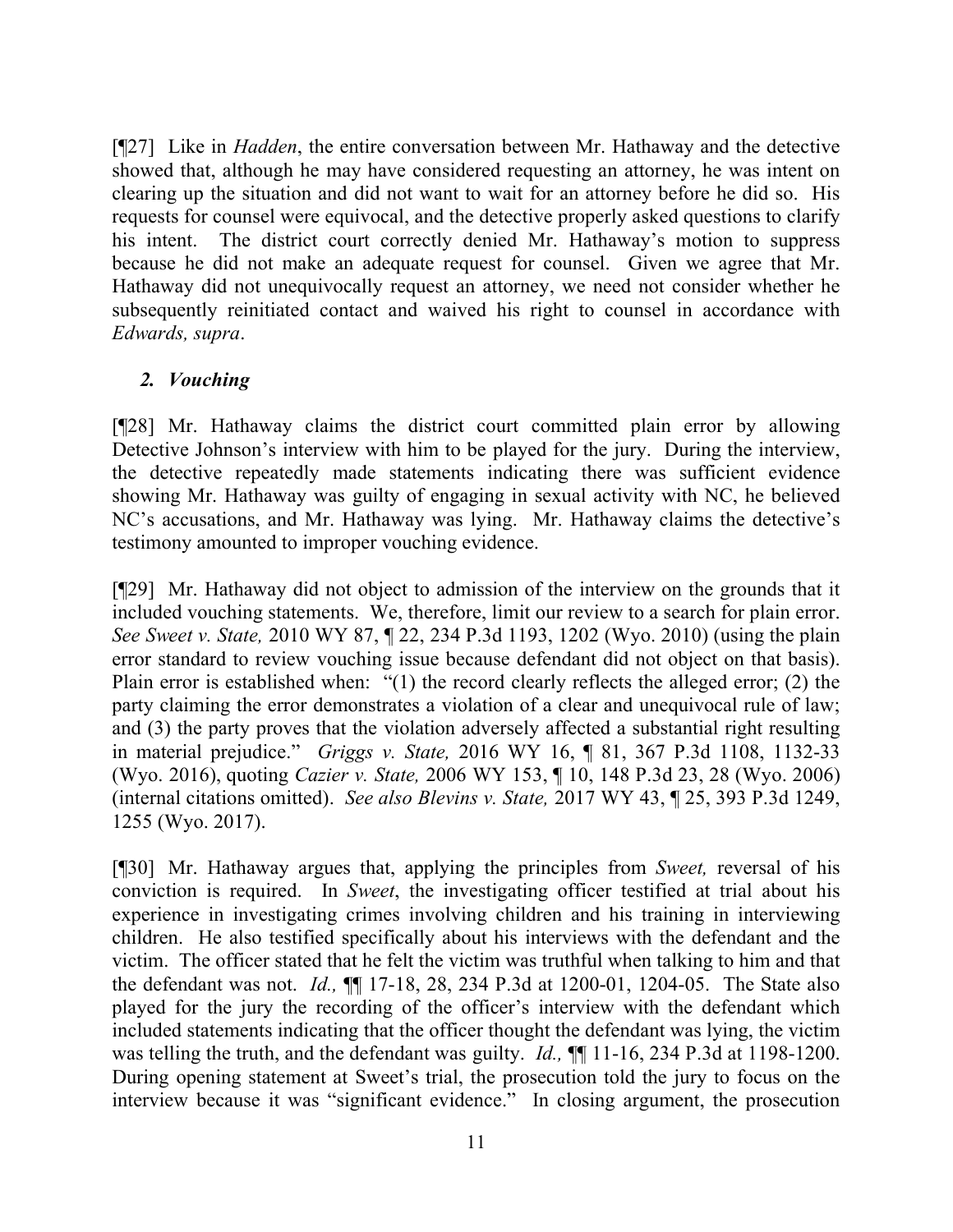replayed the recording and relied upon the officer's statements in arguing the State's case to the jury. *Id.,* ¶ 32-33, 234 P.3d at 1205-06.

[¶31] We concluded that admission of the vouching evidence violated, in a clear and unequivocal way, this "Court's long-standing rules prohibiting a witness to express opinions about the accused's mendacity and guilt and about the alleged victim's truthfulness and credibility; such statements invade the exclusive province of the jury to determine the credibility of the witnesses and the evidence." *Id.*,  $\hat{\P}$  28, 234 P.3d at 1204-05. *See also Mersereau v. State,* 2012 WY 125, ¶ 46, 286 P.3d 97, 117 (Wyo. 2012). We also determined that the error prejudiced Mr. Sweet because there was a reasonable possibility that the verdict would have been more favorable to him if the error had not been committed. *Sweet,* ¶ 36, 234 P.3d at 1206.

[¶32] The State concedes the first two elements of plain error are satisfied in this case. The record clearly reflects the statements, and the admission of those statements violated a clear and unequivocal rule of law against vouching evidence*.* However, the parties disagree as to whether Mr. Hathaway was materially prejudiced by the erroneous admission of the evidence.

[¶33] In determining whether Mr. Hathaway was prejudiced, we review the entire record. *Sweet,* ¶ 31, 234 P.3d at 1205; *Pendleton v. State,* 2008 WY 36, ¶ 11, 180 P.3d 212, 216 (Wyo. 2008). To warrant reversal, there must be a reasonable possibility that Mr. Hathaway would have received a more favorable verdict if the evidence had not been admitted. "'[P]erhaps the single most significant factor in weighing whether an error was harmful is the strength of the case against the defendant.'" *Sweet,* ¶ 31, 234 P.3d at 1205*,*  quoting 3B Charles A. Wright, Nancy J. King, Susan R. Klein & Peter J. Henning, *Federal Practice and Procedure* § 854 at 305 (2d ed.1982). Other factors that may be important in determining prejudice are: "(1) whether the evidence furnished important corroboration of other testimony; (2) whether it related to a material, consequential fact; (3) whether counsel relied on the evidence in argument; (4) whether the evidence was cumulative; and (5) the effect of any instructions given to the jury." *Zabel v. State,* 765 P.2d 357, 362 (Wyo. 1988), citing 1 Weinstein's Evidence, ¶ 103[06] (1986).

[¶34] Mr. Hathaway argues that he was prejudiced because, like in *Sweet,* there were no other witnesses to the crimes and no physical evidence, so the State's case relied entirely upon the credibility of the child victim. His defense was that he did not commit the offenses and claims the prejudicial effect of the improper vouching is clear because the jury convicted him even though NC gave inconsistent accounts of the sexual abuse. He points to the fact that she reported penile/vaginal intrusion to the sexual assault nurse examiner but did not report any instances of anal intrusion. At trial, however, NC testified that Mr. Hathaway touched her with his penis both inside and outside "the butt," but stated that she did not remember him ever touching her vagina with his penis. Mr. Hathaway bolsters his argument by pointing to other evidence showing that NC was not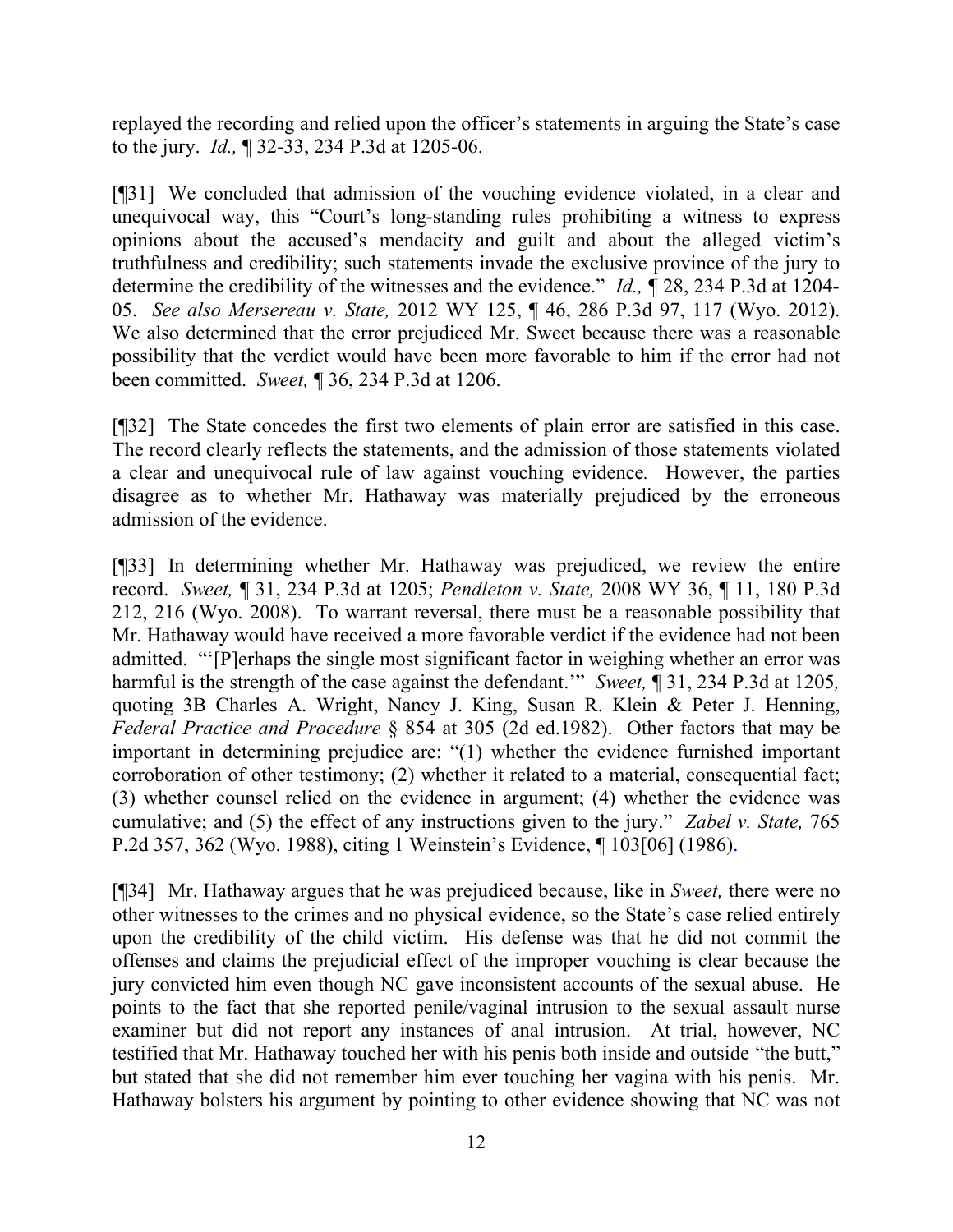credible. She told her grandparents that he tried to spank her with a belt, but her mother said that was not true. She also testified at trial that she was a werewolf that could see in the dark.

[¶35] The jury acquitted Mr. Hathaway of two of the four counts—Counts I and IV, both involving penile/vaginal intrusion. It convicted him of sexual intrusion by fellatio and sexual contact. The evidence on the two counts for which he was convicted was overwhelming. NC never varied in her description of the fellatio or her general description of Mr. Hathaway touching her vagina. Her trial testimony was consistent with the account she gave to the sexual assault nurse examiner. Furthermore, Mr. Hathaway actually admitted during the interview with Detective Johnson that NC had his penis in her mouth on at least one occasion, although he stated that she had initiated the contact and he was asleep when it first occurred.

[¶36] To further corroborate NC's testimony that the abuse occurred, her grandparents testified that they frequently babysat NC and her behavior changed dramatically during the time when Mr. Hathaway would have been abusing her. She started throwing fits when she had to go home with her mother and hurting herself by pulling out her hair and pulling at her mouth. NC's behavior improved after she reported the abuse to them. Consequently, while the detective's vouching testimony corroborated NC's version of the events, the State presented strong evidence, aside from the detective's testimony, on both counts for which he was convicted. *See Zabel,* 765 P.2d at 362 (important corroborating evidence is a factor in determining prejudice resulting from erroneous admission of vouching evidence, but strength of case is perhaps the most significant factor); *Pendleton,* ¶ 17, 180 P.3d at 218 (finding appellant's argument inadequate to demonstrate prejudice partly because there was a "substantial amount of evidence inculpating" her).

[¶37] There is another important distinction between the case at bar and cases like *Sweet*  and *Mersereau,* where we reversed because improper vouching testimony prejudiced the defendants. In each of those cases, the jury was not told that the officers' vouching statements were part of their interrogation technique rather than expressions of their actual beliefs. *Mersereau,* ¶ 52, 286 P.3d at 118; *Sweet,* ¶ 30, 234 P.3d at 1205. Here, the detective explained different interview techniques during his cross-examination at trial. Although he did not expressly address his statements about the victim's and Mr. Hathaway's respective credibility or about the sufficiency of the evidence, the detective indicated that he used various interrogation strategies to see if Mr. Hathaway would "corroborate the information that ha[d] been alleged against him." Detective Johnson explained that his statements to Mr. Hathaway were "not based on any opinion I had or any preconceived notion I had; [they were] simply based on techniques that are legal and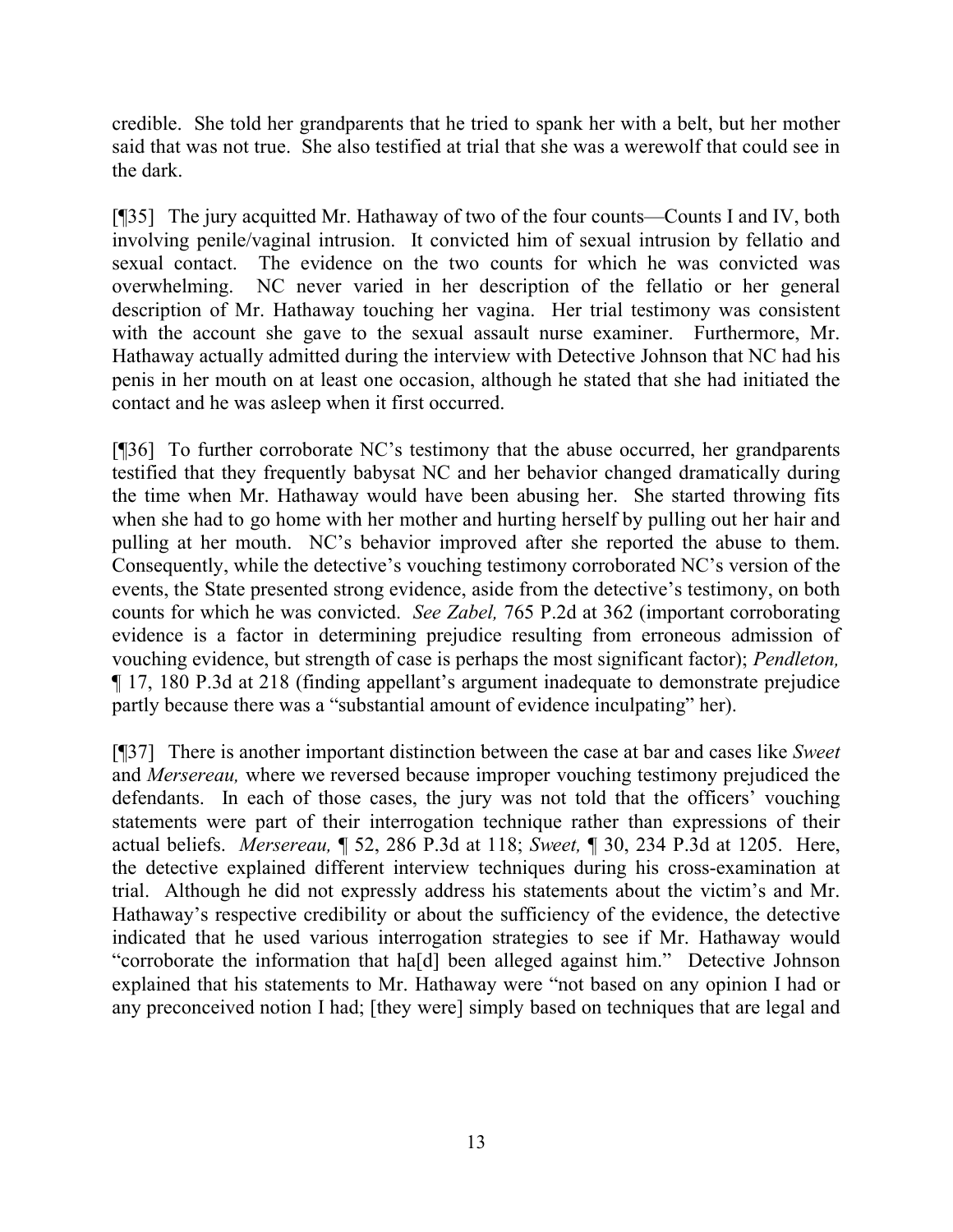wi[de]ly practiced in this country." Those explanations helped ameliorate the prejudicial effect of the improper vouching evidence.<sup>3</sup>

[¶38] Finally, unlike in *Sweet,* the prosecutor did not use the detective's statements in his arguments to the jury. Thus, the detective's comments on NC's and Mr. Hathaway's credibility were not emphasized by the prosecution. Further reducing the possibility of prejudice, the district court instructed the jury that it was the "sole judge of the credibility of the witnesses and of the weight to be given their testimony."

[¶39] Mr. Hathaway makes another argument in support of his claim that he was prejudiced by the district court's error in allowing the interview into evidence. At trial, the State planned to stop the video recording of the interview shortly before the end so the jury would not hear statements that the charges against Mr. Hathaway were serious felonies. The defense objected, stating that the whole video needed to be shown. The district court apparently granted the defense request and allowed the complete recording to be played for the jury. As a result, the State requested an instruction that the jury should not consider punishment in rendering its verdict. The district court allowed the jury instruction, over a defense objection.

[¶40] On appeal, Mr. Hathaway claims that the instruction further prejudiced his defense. Aside from the fact that Mr. Hathaway actually asked that the portion of the video with the information about the seriousness of the charges be played for the jury prompting the State's request for the instruction about punishment, he does not explain how the instruction was erroneous or how it prejudiced him. Therefore, we decline to address this aspect of Mr. Hathaway's argument because he has presented no cogent argument or pertinent authority to support it. *Willey v. Willey,* 2016 WY 116, ¶ 30, 385 P.3d 290, 299-300 (Wyo. 2016).

[¶41] To summarize, although the district court violated a clear and unequivocal rule of law by allowing the detective's vouching statements into evidence at trial, Mr. Hathaway was not prejudiced. Given the strength of the State's case, the detective's testimony that the statements he made during the interview were part of his interrogation tactics, the prosecution did not use the detective's statements in its argument, and the judge instructed the jury that it was the final arbiter of witness credibility, there is no reasonable possibility that the verdict would have been different if the error had not been committed.

# *3. DFS Subpoena Duces Tecum*

l

<sup>&</sup>lt;sup>3</sup> To be clear, we are not suggesting that if the officer testifies his vouching statements are part of his interrogation technique, they are admissible. As we said in *Mersereau,* ¶ 57, 286 P.3d at 119, "[w]hile an officer's accusation that a suspect is lying may be an appropriate and effective interrogation technique, it has no place in a court of law."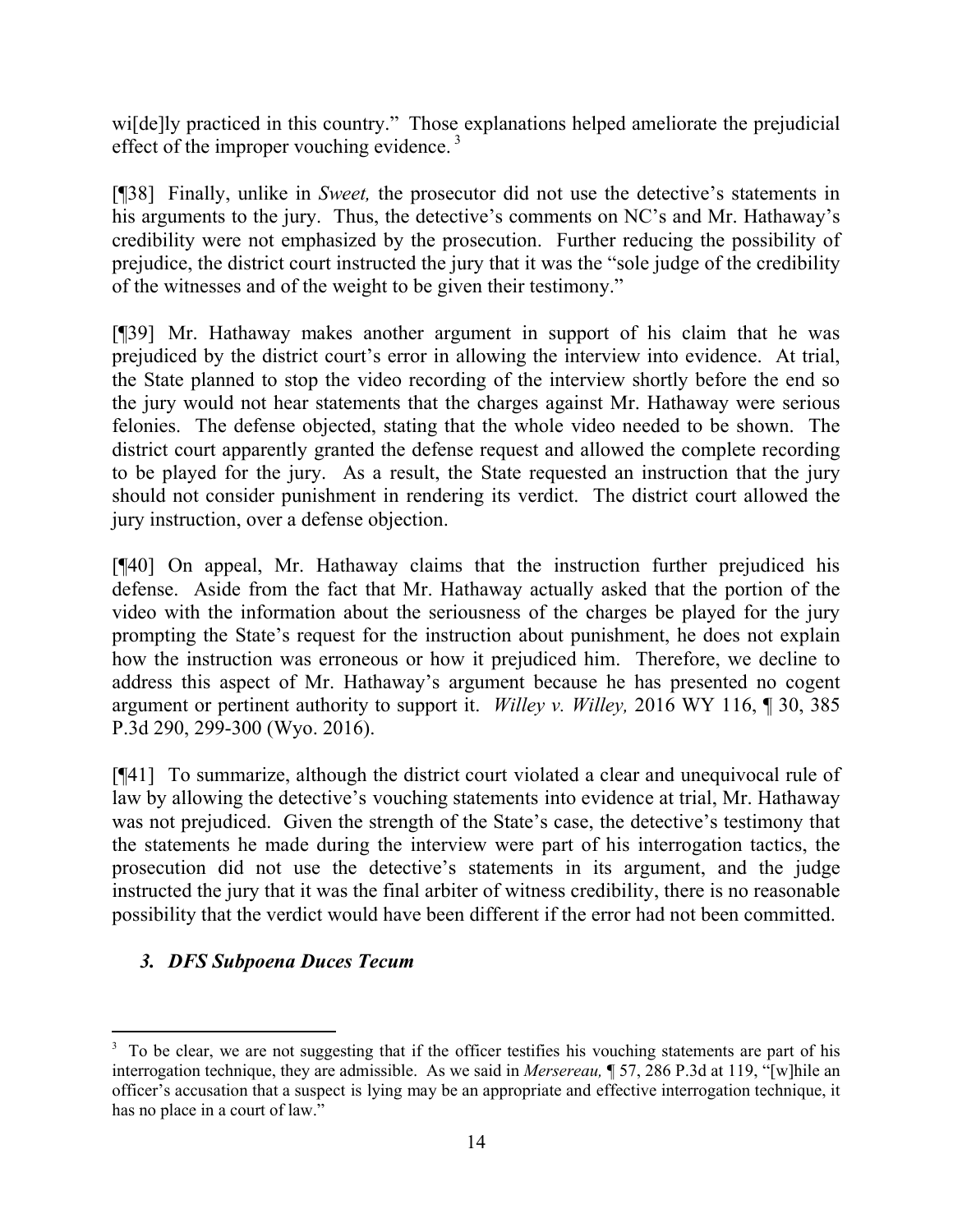[¶42] The Sixth Amendment to the United States Constitution provides, in relevant part, that "[i]n all criminal prosecutions, the accused shall enjoy the right to ... be confronted with the witnesses against him [and to] have compulsory process for obtaining witnesses in his favor." U.S. Const. amend. VI. *See also* Wyo. Const. art. 1, § 10. Mr. Hathaway claims the district court violated these constitutional rights when it refused to require DFS to produce privileged records for *in camera* review in response to his subpoena duces tecum.

[¶43] In general, we review a district court's ruling on a motion to quash a subpoena for abuse of discretion. *Schreibvogel v. State,* 2010 WY 45, ¶ 12, 228 P.3d 874, 880 (Wyo. 2010), citing *Wolfe v. State,* 998 P.2d 385, 387 (Wyo. 2000). Under this standard of review, this Court examines "'the reasonableness of the [district] court's choice,' in ruling on the matter. *Id.,* quoting *Gould v. State,* 2006 WY 157, ¶ 8, 151 P.3d 261, 264 (Wyo. 2006). *See also Willey,* ¶ 44, 385 P.3d at 302-03.

[¶44] Prior to trial, Mr. Hathaway served a subpoena duces tecum upon DFS pursuant to  $W.R.Cr.P.17(d).$ <sup>4</sup> He sought "any and all information in DFS custody relating to [NC's mother's and father's families] and including any investigations, filed cases, or potential cases involving" NC and her mother for *in camera* review by the district judge.

[¶45] DFS moved to quash the subpoena on the grounds that the information was confidential pursuant to Wyo. Stat. Ann. § 14-3-214 (LexisNexis 2015). Under § 14-3- 214, DFS records generally are not accessible because they are confidential. There are, however, specific enumerated exceptions to the rule of non-disclosure. Section 14-3-214 states in relevant part:

> (a) All records concerning reports and investigations of child abuse or neglect are confidential except as provided by W.S. 14-3-201 through 14-3-215. . . .

> (b) . . . [A]pplications for access to records concerning child abuse or neglect contained in the state agency or local child protective agency shall be made in the manner and form prescribed by the state agency. Upon appropriate application, the state agency shall give access to any of the following persons or agencies for purposes directly related with the administration of W.S. 14-3-201 through 14-3-216:

> (vi) A court or grand jury upon a showing that access to the records is necessary for the determination of an issue, in

. . . .

<sup>&</sup>lt;sup>4</sup> There is no indication that any DFS records were in the possession, custody and control of the State and, therefore, possibly subject to disclosure under W.R.Cr.P.  $16(a)(1)(C)$ .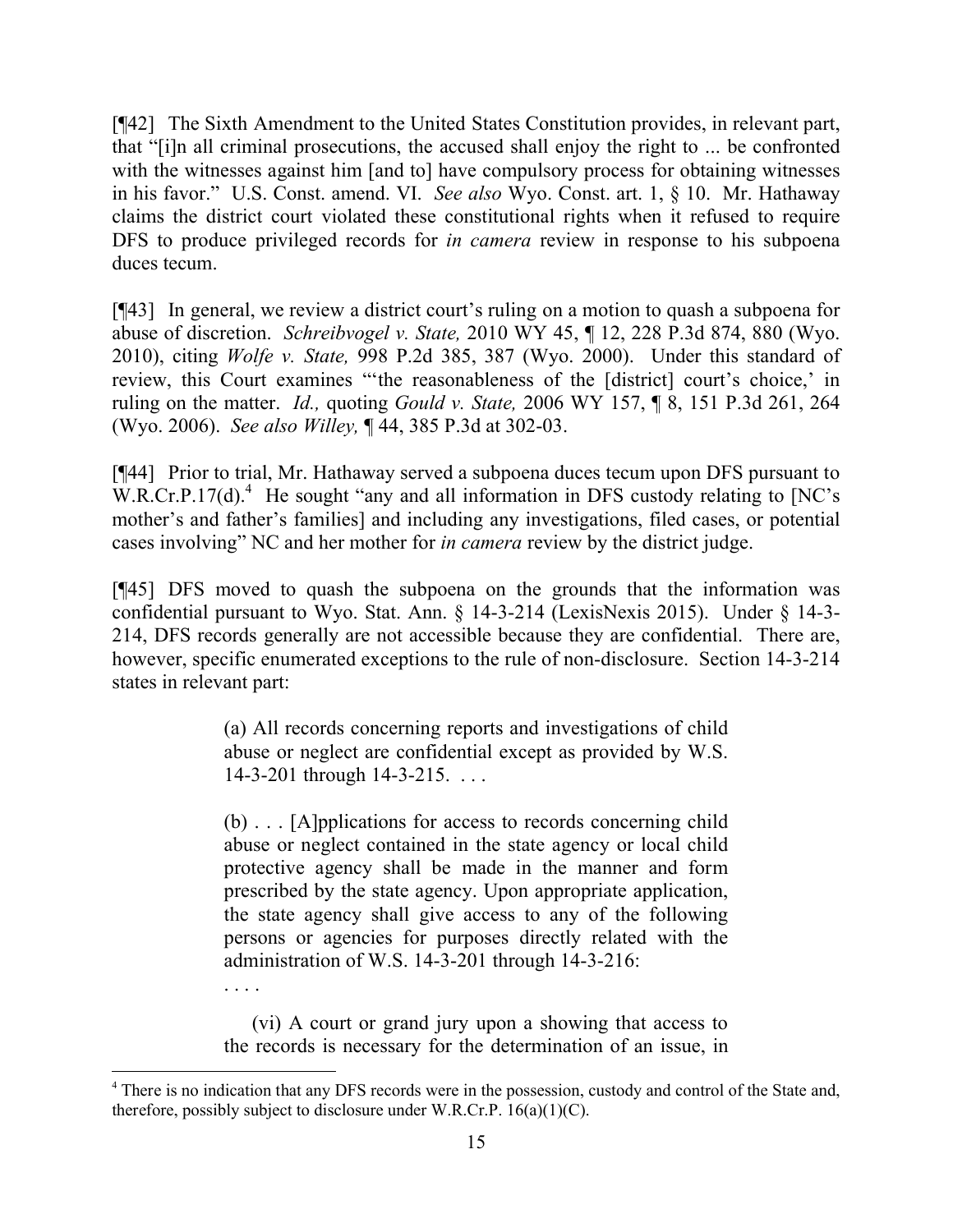which case access shall be limited to in camera inspection unless the court finds public disclosure is necessary.<sup>5</sup>

(footnote added). DFS also asserted that Mr. Hathaway's request was not sufficiently specific and he did not demonstrate that the information was material to his defense.

[¶46] Mr. Hathaway's attorney made the following argument at the hearing on the motion to quash:

> Your Honor, without delving too specifically, it is sort of a fine balance between giving the Court enough information to know that this was [not] a fishing expedition, showing our hand a little bit too much, but we would argue that the allegations against Mr. Hathaway are very serious, they are very specific.

> [NC] has a degree of sexual knowledge in which we would like to investigate. It's my understanding that there may have been other instances in which we would be able to access DFS records to show an alternate course of sexual knowledge, which is I guess just about as constitutionally material to Mr. Hathaway's defense as it gets.

> So specifically looking at just the immediate family, that being her, her mother's family, and her father's family, looking for any sort of investigation for DFS records that would indicate as to how this other sexual knowledge came to be. It is specific and relevant to Mr. Hathaway's defense.

> I understand the AG's office [on behalf of DFS] is there to protect the minor child and her information, and that's why we did request an in camera review per the statute

l

<sup>&</sup>lt;sup>5</sup> Both parties to this case seem to agree that, in the right circumstances,  $\S$  14-3-214(b)(vi) would allow disclosure of DFS records in a criminal proceeding. Without discussion, this Court apparently reached the same conclusion in *Gale v. State,* 792 P.2d 570, 582-83 (Wyo. 1990). We have never, though, directly addressed whether a party must demonstrate that the access is "for purposes directly related with the administration of W.S. 14-3-201 through 14-3-216 [the child protective services statutes]."The only other case interpreting § 14-3-214(b) is *In re SJJ,* 2005 WY 3, ¶¶ 36-38, 104 P.3d 74, 84 (Wyo. 2005). There, we considered whether it was proper for the district court to admit juvenile court records in a termination of parental rights proceeding. This Court indicated that access to the records under subsection (b)(vi) was proper because it was for "purposes directly related to the administration" of the child protective services statutes and "necessary for the determination of [the] issue" of whether parental rights should be terminated. Because we conclude that, even if  $\S$  14-3-214(b)(vi) permits access to confidential DFS records in a criminal case, Mr. Hathaway was not entitled to disclosure in this case, we will not address the meaning of the above-quoted language.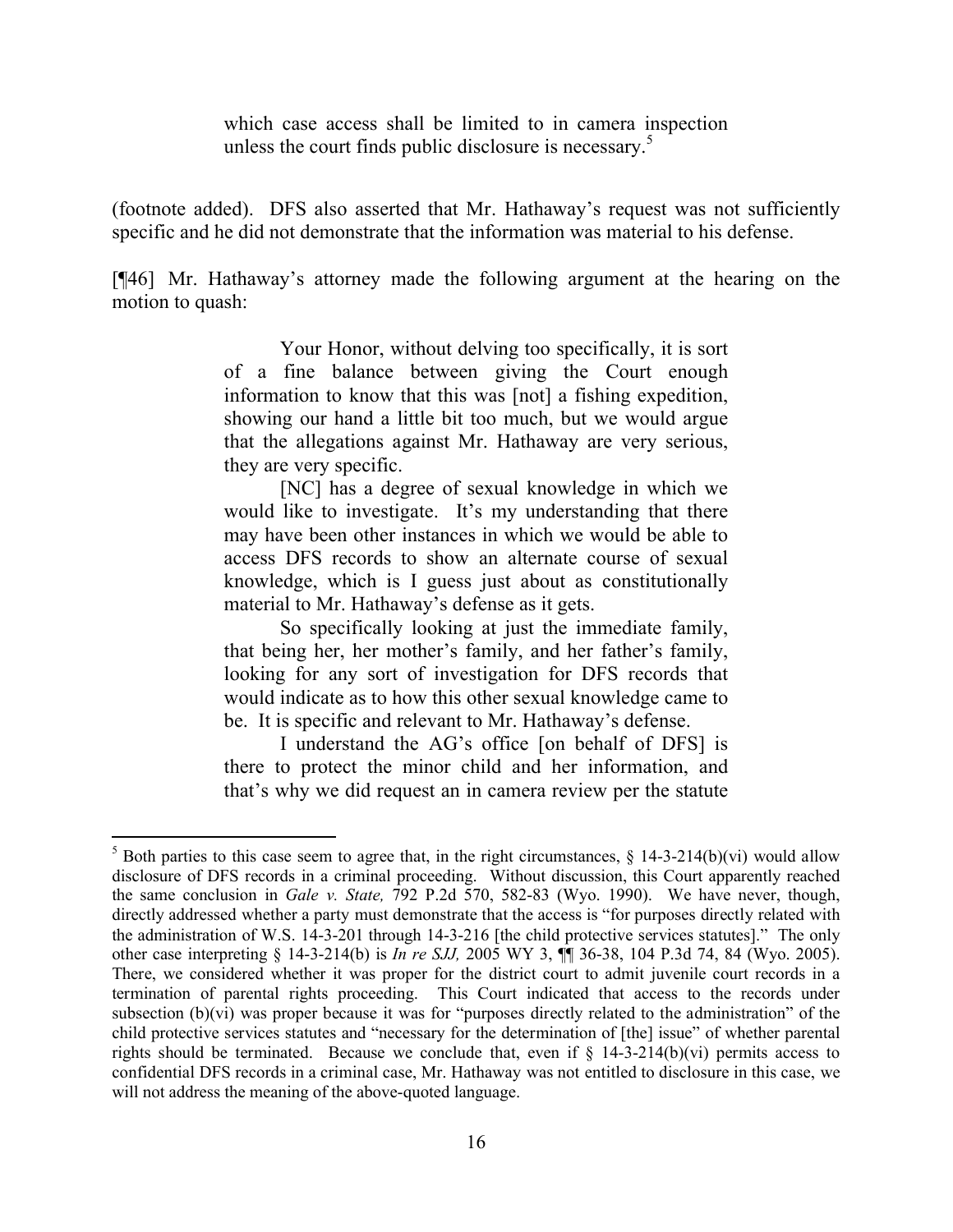for the Court to review if there are relevant documents, which my hunch is there may be some investigations that were open previously, for the Court to review those and disseminate that information as appropriate as the Court sees fit.

I believe that the public interest in protecting the minor child's information in this family is important but not more important than Mr. Hathaway's constitutional right to have a full defense in this defense. I believe the information out there is paramount to his defense.

The district court quashed the subpoena. It stated that "a hunch is certainly far from the degree of specificity that would meet the standard" for allowing *in camera* review of the information.

[¶47] We will start with the procedural question of whether Mr. Hathaway's subpoena was a proper request for materials under W.R.Cr.P. 17(d). A subpoena is not a substitute for discovery in a criminal case. *United States v. Roybal,* 46 F.Supp.3d 1127, 1163 (D. New Mexico 2014). Instead, the right must emanate from a statute, rule or court ruling. *Anderson v. State,* 2014 WY 13, ¶ 12, 317 P.3d 1108, 1113 (Wyo. 2014). Rule 17(d) provides a right to obtain materials prior to trial under certain conditions:

(d) For *Production of Documentary Evidence and of Objects*.-

- A subpoena may . . . command the person to whom it is directed to produce the books, papers, documents or other objects designated therein. The court on motion made promptly may quash or modify the subpoena if compliance would be unreasonable or oppressive. The court may direct that books, papers, documents or other objects designated in the subpoena be produced before the court at a time prior to the trial or prior to the time when they are to be offered in evidence and may upon their production permit the books, papers, documents, objects, and portions thereof, to be inspected by the parties and their attorneys.

[¶48] This Court discussed the standards for determining if a subpoena should be quashed because it is unreasonable or oppressive under Rule 17(d) in *Schreibvogel,* ¶ 15, 228 P.3d at 881:

> The leading case in this Court interpreting this standard is *Bowman Dairy Co. v. United States,* 341 U.S. 214, 71 S.Ct. 675, 95 L.Ed. 879 (1951). . . . [C]ases decided in the wake of *Bowman* have generally followed Judge Weinfeld's formulation in *United States v. Iozia,* 13 F.R.D. 335, 338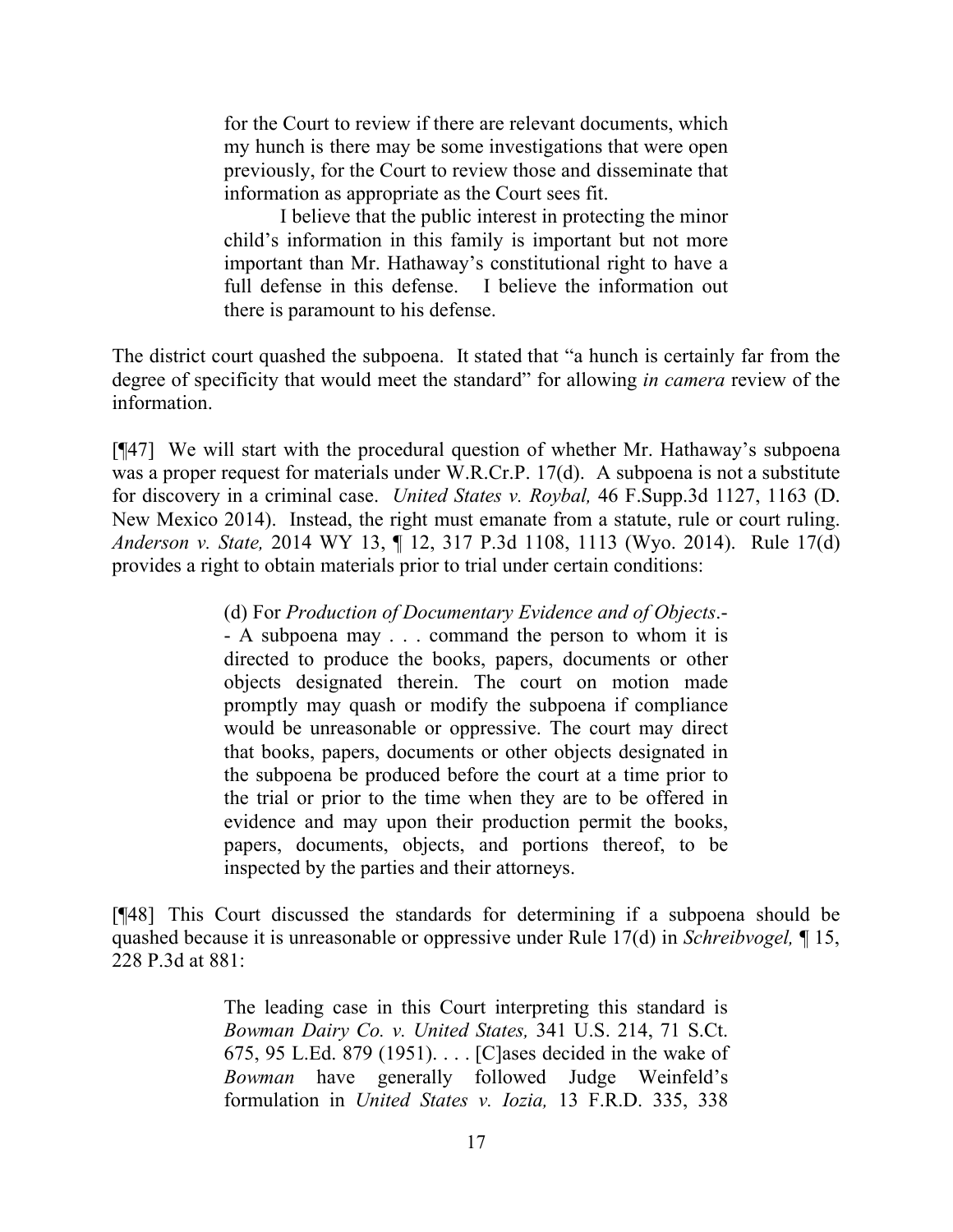(S.D.N.Y.1952), as to the required showing. Under this test, in order to require production prior to trial, the moving party must show: (1) that the documents are evidentiary and relevant; (2) that they are not otherwise procurable reasonably in advance of trial by exercise of due diligence; (3) that the party cannot properly prepare for trial without such production and inspection in advance of trial and that the failure to obtain such inspection may tend unreasonably to delay the trial; and (4) that the application is made in good faith and is not intended as a general "fishing expedition."

*Nixon,* 418 U.S. at 698–700, 94 S. Ct. at 3103 (footnotes and emphasis omitted). The Court went on to state that, "[a]gainst this background" the party seeking enforcement of a subpoena, in order to carry his or her burden, had to clear the three hurdles of relevancy, admissibility, and specificity. *Id.* at 700, 94 S.Ct. at 3103.

[¶49] The specificity requirement was comprehensively discussed in *United States v. King,* 164 F.R.D. 542, 545-46 (D. Kan. 1996):

> "Specificity is the hurdle on which many subpoena requests stumble." *Jackson,* 155 F.R.D. at 667. "This requirement ensures that the subpoenas are used only to secure for trial certain documents or sharply defined groups of documents." *Id.* It also serves to prevent the subpoena from being converted into a license for what the Supreme Court in *Bowman Dairy Co. v. United States,* 341 U.S. 214, 221, 71 S.Ct. 675, 679, 95 L.Ed. 879 (1951), decried as a "fishing expedition to see what may turn up."...

> In describing the documents, the subpoena must refer to specific documents or, at least, to specific kinds of documents. 2 Charles A. Wright, *Federal Practice and Procedure* § 275 at 159 (1982). Requesting entire files instead of specific documents indicates a fishing expedition.

(some citations omitted). The Tenth Circuit stated in *United States v. Morris,* 287 F.3d 985, 991 ( $10^{th}$  Cir. 2002) that the court is not required to conduct an *in camera* review of information when the subpoena lacks the required specificity. Failure to comply with the specificity requirement will compel quashing a subpoena even when the information sought "appears highly relevant and is arguably admissible." *Id.*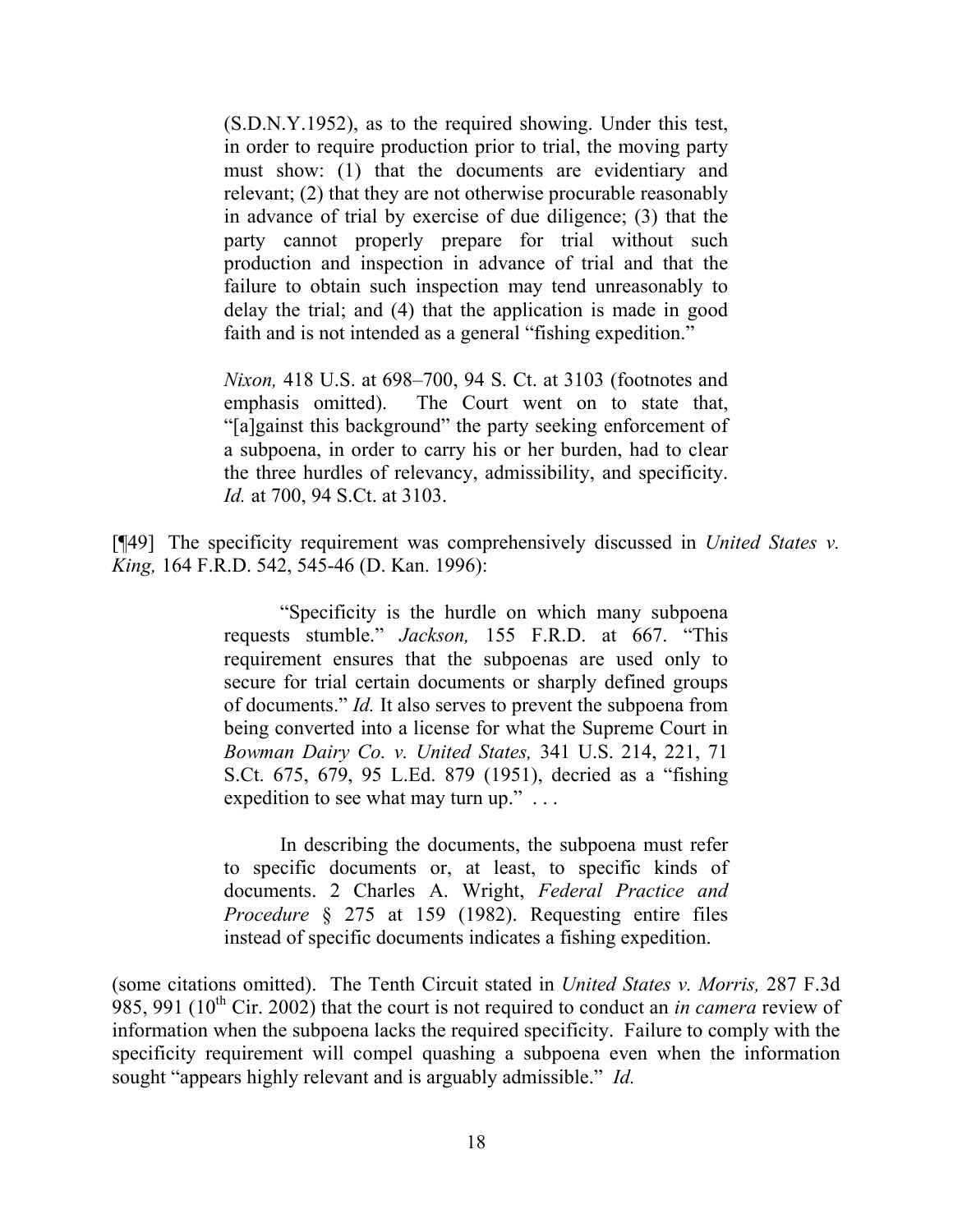[¶50] The district court stated that Mr. Hathaway's subpoena was not sufficiently specific. Applying the above standards, we agree. Mr. Hathaway requested that the district court review *in camera* "any and all information in [DFS] custody" pertaining to NC, her mother, her mother's family, and her father's family. This request was for an "entire file" which "indicates a fishing expedition." *Id.* 

[¶51] Mr. Hathaway claims his request was sufficiently specific because it only included records involving NC's immediate family; however, the subpoena actually sought all records involving her extended family. In addition, DFS records could include any number of things including allegations of neglect, physical abuse, and/or sexual abuse. Contrary to defense counsel's argument, Mr. Hathaway's request was not limited to records pertaining directly to NC's sexual knowledge. Mr. Hathaway's subpoena for all DFS records pertaining to NC, her mother, her mother's family and her father's family was a "'fishing expedition to see what may turn up,'" which is not allowed. *King,* 164 F.R.D. at 545, quoting *Bowman Dairy,* 341 U.S. at 221. 71 S.Ct. at 679.

[¶52] Mr. Hathaway cites two cases which he asserts establish a lower burden to prompt *in camera* review by the trial court – *United States v. Ruedlinger,* 172 F.R.D. 453 (D. Kan. 1997) and *Burns v. State,* 968 A.2d 1012 (Del. 2009). In *Ruedlinger,* 172 F.R.D. at 457, the federal district court stated that "[g]enerally, courts conduct *in camera* review[] of the requested material to decide if the three hurdles are satisfied." Mr. Hathaway latches on to that statement as meaning that the district court should have conducted an *in camera* review in this case, apparently without regard to the specificity of his request. That interpretation ignores the rest of the discussion in *Ruedlinger.* 

> In describing the documents, the subpoena must refer to specific documents or, at least, to specific kinds of documents. 2 Charles A. Wright, *Federal Practice and Procedure* § 275 at 159 (1982). Requesting entire files instead of specific documents indicates a fishing expedition. *United States v. Reed,* 726 F.2d 570, 577 (9th Cir.), *cert. denied,* 469 U.S. 871, 105 S.Ct. 221, 83 L.Ed.2d 151 (1984). The specificity hurdle, however, cannot be cleared by simply naming the title of the document. *United States v. Arditti,* 955 F.2d 331, 345–46 (5th Cir.), *cert. denied,* 506 U.S. 998, 113 S.Ct. 597, 121 L.Ed.2d 534 (1992). The moving party must specify why the materials are wanted, what information is contained in the documents, and why those documents would be relevant and admissible at trial. *See Arditti,* 955 F.2d at 345–46.

> "Conjecture and speculation will not provide the lift to carry a movant over the three hurdles." *Jackson,* 155 F.R.D.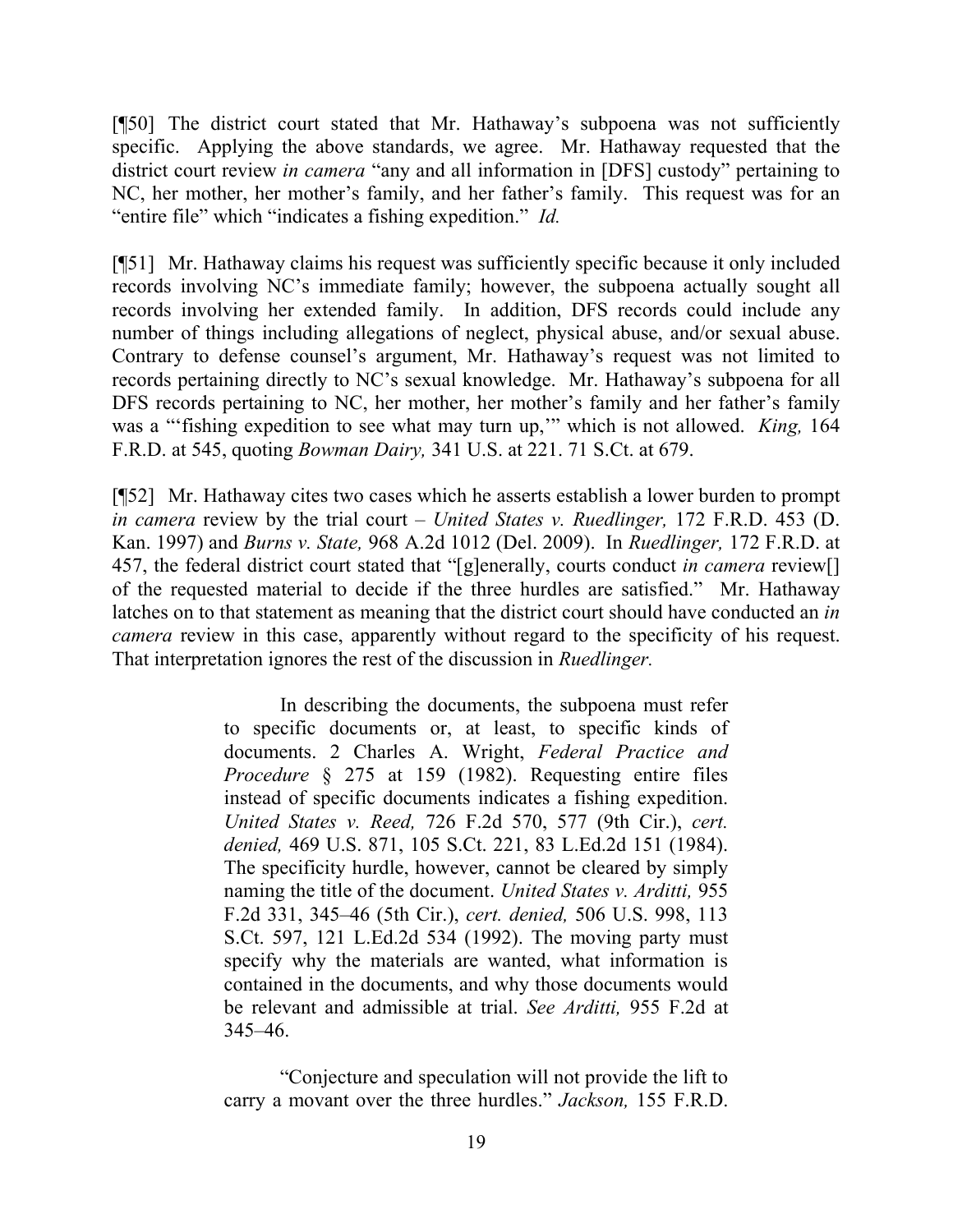at 668. Without detailed information on the requested documents, a court is only left "to speculate as to the specific nature of their contents and its relevance." *Arditti,* 955 F.2d at 346. In *Nixon,* the [successful] movant provided sworn testimony from the participants in the recorded conversations and supplied reasons from which rational inferences could be drawn on the relevance of the tapes. 418 U.S. at 700, 94 S.Ct. at 3103–04. Generally, courts conduct *in camera* reviews of the requested material to decide if the three hurdles are satisfied. *Arditti,* 955 F.2d at 347 (Goldberg, J., concurring). If the movant, however, fails to make a threshold showing of a specific demand for relevant and admissible material, then the court may deny the request without conducting an *in camera* review. *Id.* at 348.

*Ruedlinger,* 172 F.R.D. at 456-57.

l

[¶53] It is clear that Mr. Hathaway did not satisfy *Ruedlinger's* threshold for *in camera*  review. His request for "any and all" information in DFS custody did not describe with any degree of particularity what materials he wanted. Nor, did he explain with specificity why the materials would be relevant and admissible at trial. Consequently, *Ruedlinger*  does not help Mr. Hathaway's cause.

[¶54] In *Burns*, the Delaware Supreme Court considered Mr. Burn's appeal of his convictions for sexually abusing a child. He sought issuance of a subpoena to the victims' therapist for *in camera* review of their privileged therapy records. The court stated that the defendant needed to make a "'plausible showing' that the records sought are material and relevant," but it also stated that the defendant "still must establish specifically what kinds or categories of records [he] is seeking." *Burns,* 968 A.2d at 1025. The court held that Mr. Burns was entitled to *in camera* review of the therapist's records because he sought only factual information that he could use to impeach the victims based upon the following circumstances: 1) the crimes had occurred years before the trial; 2) the victims had made arguably inconsistent statements; 3) the victims had made detailed notes of the abuse which they destroyed after their forensic interviews; and 4) the victims had "presumably discussed their interviews at length with their therapist." *Id.* at 1026. The court concluded inconsistencies in the victims' statements could be discerned only through *in camera* review of the factual information contained in the girls' therapy records. *Id.* at 1022-26.<sup>6</sup> Unlike Mr. Burns, Mr. Hathaway did not attempt to limit his request to certain documents or types of information and did not show, with any particularity, the relationship between the privileged information and his defense.

<sup>6</sup> The *Burns* decision discussed the Rule 17 and *Ritchie* requirements, described below, together.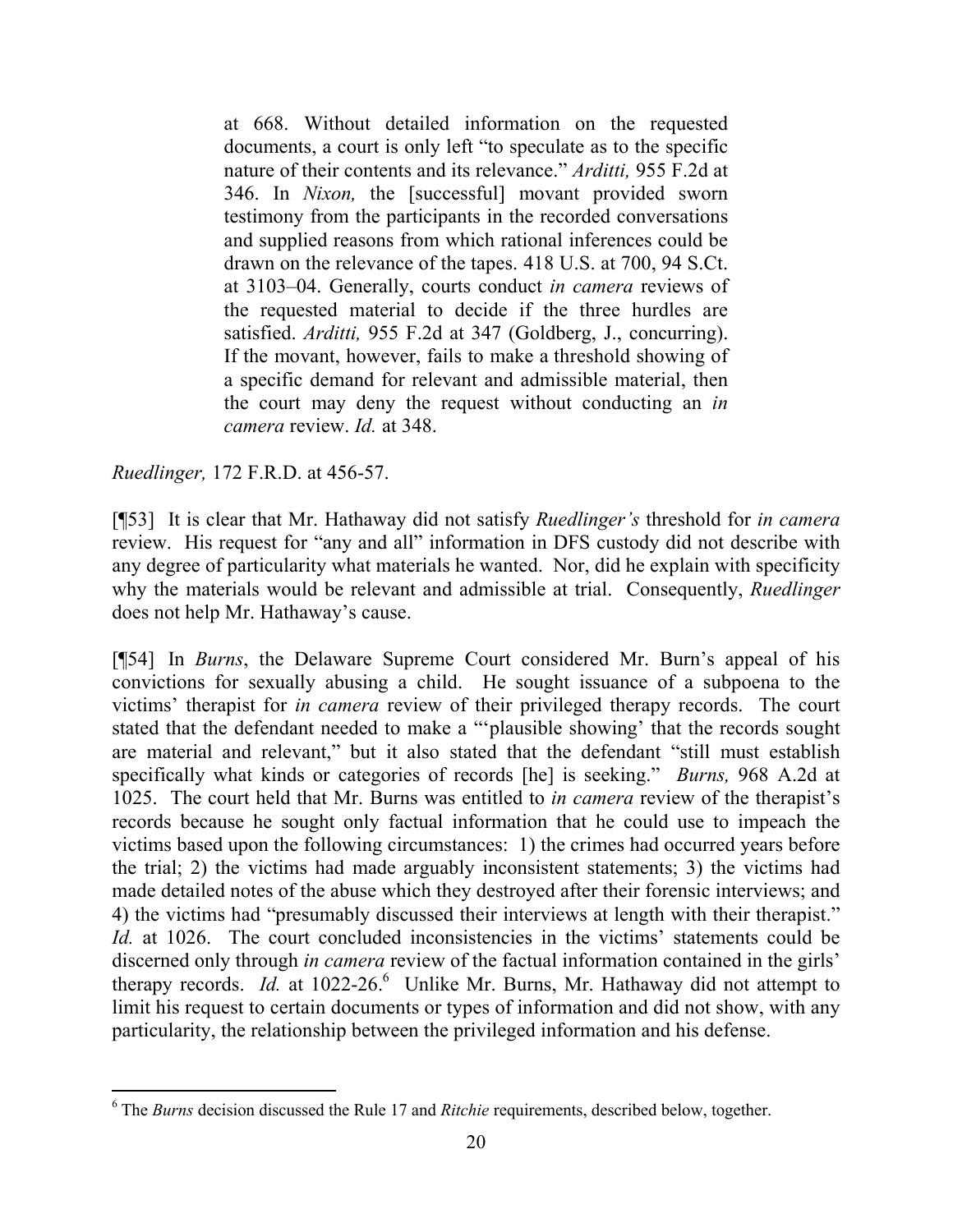[¶55] The district court's decision to quash the subpoena duces tecum also indicated that Mr. Hathaway did not demonstrate that the evidence sought was sufficiently material to justify *in camera* review of privileged DFS records. In *Pennsylvania v. Ritchie,* 480 U.S. 39, 55-61, 107 S.Ct. 989, 1000-03, 94 L.Ed.2d 40 (1987)*,* the Supreme Court discussed the tension between a criminal defendant's right to compulsory process under the Sixth Amendment and the victim's right to preserve the confidentiality of privileged information. It stated that the compulsory process clause guarantees, at a minimum, that "criminal defendants have the right to the government's assistance in compelling the attendance of favorable witnesses at trial and the right to put before a jury evidence that might influence the determination of guilt." *Id.,* 480 U.S. at 56, 107 S.Ct. at 1000. However, that right must be balanced against the public interest in protecting confidential materials. *Id.,* 480 U.S. at 57-58, 107 S.Ct. at 1001.

[¶56] The Supreme Court adopted a due process analysis, focused on fundamental fairness, to determine if the defendant's right under the Sixth Amendment compulsory clause requires disclosure of otherwise privileged material. In deciding whether the defendant was entitled to privileged information, the Supreme Court turned to the familiar standard set out in *Brady v. Maryland,* 373 U.S. 83, 87, 83 S.Ct. 1194, 1196, 10 L.Ed.2d 215 (1963), which requires disclosure of evidence favorable to the accused and material to guilt or punishment. *Ritchie,* 480 U.S at 57, 107 S.Ct. at 1001. The determination of whether information is constitutionally material is made under the standards set out in *United States v. Bagley,* 473 U.S. 667, 682, 105 S.Ct. 3375, 3383, 87 L.Ed.2d 481 (1985) (opinion of Blackmun, J.): "Evidence is material only if there is a reasonable probability that, had the evidence been disclosed to the defense, the result of the proceeding would have been different. A 'reasonable probability' is a probability sufficient to undermine confidence in the outcome." *Ritchie,* 482 U.S. at 57. *See also Gale,* 792 P.2d at 580.

[¶57] In *Gale,* 792 P.2d at 581-82, this Court upheld the district court's denial of *in camera* review of the victim's psychiatric records and juvenile court records involving the family.<sup>7</sup> We held that the requests did not satisfy the requirements of showing the records existed or were material to the defense. Mr. Gale had the opportunity to question the psychiatrist about the existence of psychiatric records, but did not do so. Defense counsel also admitted his request for such records was speculative. *Id.* With regard to the juvenile court records, this Court ruled that the defendant failed to establish that any material records existed despite having been given the opportunity to call witnesses who would have information about the juvenile court proceedings. *Id.* at 585-86.

 $\overline{a}$ 

<sup>&</sup>lt;sup>7</sup> Gale also discussed the defendant's right to records compiled by D-PASS, the predecessor to DFS. Although that discussion has some relevance here because of the application of § 14-3-214, the district court actually conducted an *in camera* review of those materials in *Gale*. *Gale*, 792 P.2d at 582. The discussion of whether Mr. Gale was entitled to *in camera* review of privileged psychiatric and juvenile court records is more comparable to the situation we have in this case.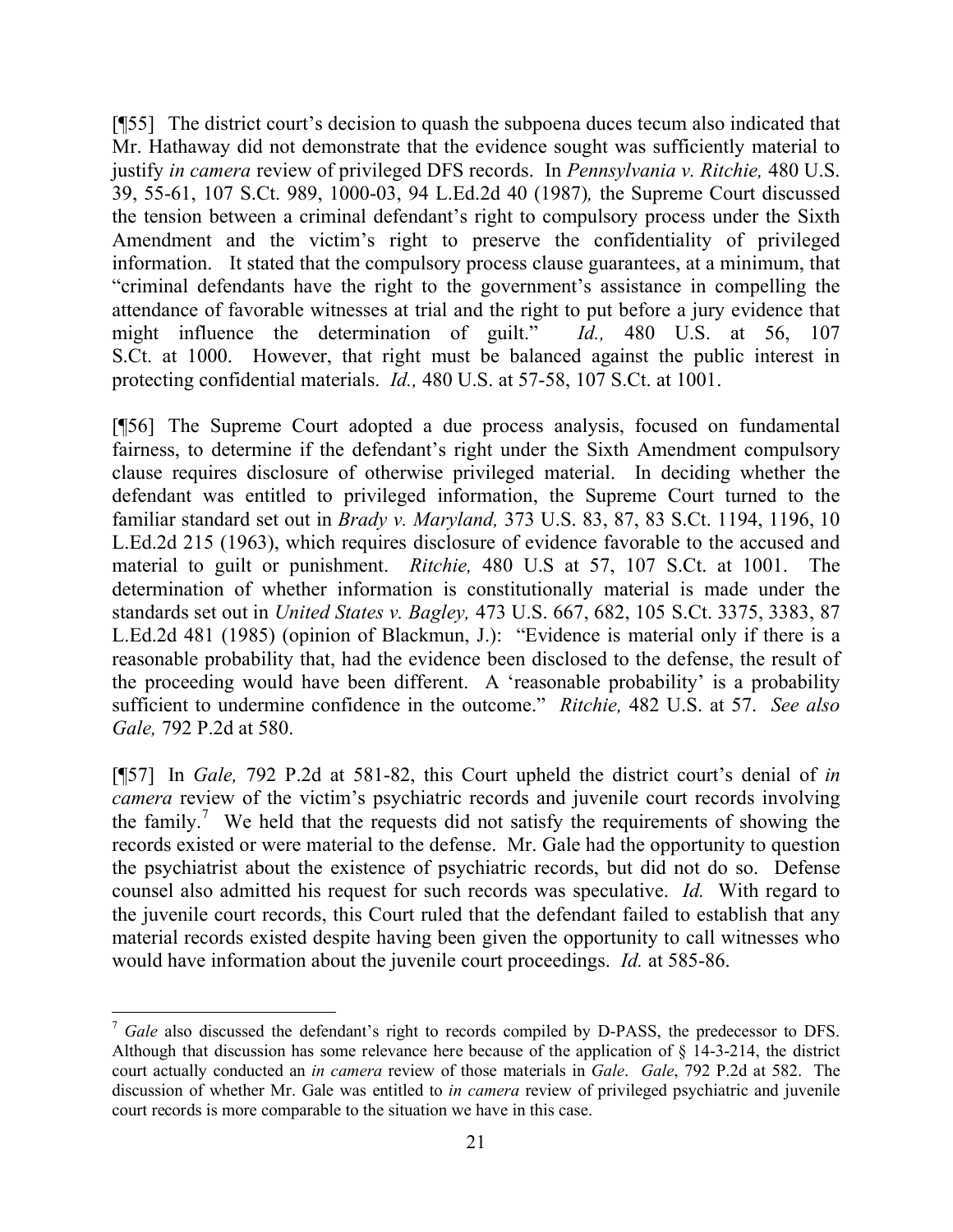[¶58] Here, there was less of a showing of materiality. Defense counsel did not call any witnesses or produce any information indicating that DFS records existed or would be material to Mr. Hathaway's defense. Instead, defense counsel said she had a "hunch" there may have been some DFS "investigations that were open previously." Defense counsel also asserted she needed the "DFS records to show an alternate course of sexual knowledge" which would be "just about as constitutionally material to Mr. Hathaway's defense as it gets." Even accounting for the difficulty facing a defendant in learning about confidential materials so he can make a proper request, the threshold requirement for constitutional materiality requires more than a hunch that some vague type of record may exist or a conclusory statement that the information is constitutionally material. *See generally United States v. Burger,* 773 F.Supp. 1419, 1425 (D. Kan. 1991) (stating that conclusory statements are insufficient to trigger *in camera* analysis). Defense counsel did not explain the basis for her hunch or even how information about NC's "sexual knowledge" would impact the trial.

[¶59] In fact, NC did testify on cross examination about other instances of sexual abuse she had suffered at the hands of a cousin and uncles. She also testified that she had witnessed her aunt (who was younger than she) being abused. Mr. Hathaway mentioned the abuse by NC's cousin during his interview with Detective Johnson. Obviously, the defense was aware of at least some of the allegations of prior abuse but chose not to provide that information to the district court to support the subpoena. Given the lack of specificity in the subpoena and the defense's failure to make a showing that the information sought was constitutionally material, the district court did not abuse its discretion by quashing the subpoena duces tecum.

## *4. Illegal Sentence*

[¶60] Mr. Hathaway asserts that his sentence on Count II of thirty-two to thirty-five years is illegal under Wyo. Stat. Ann. § 7-13-201 (LexisNexis 2017) because the minimum term is greater than ninety percent of the maximum term. Section 7-13-201 states:

> Except where a term of life is required by law, or as otherwise provided by W.S. 7-13-101, when a person is sentenced for the commission of a felony, the court imposing the sentence shall not fix a definite term of imprisonment but shall establish a maximum and minimum term within the limits authorized for the statute violated. The maximum term shall not be greater than the maximum provided by law for the statute violated, and **the minimum term shall not be** less than the minimum provided by law for the statute violated, nor **greater than ninety percent (90%) of the maximum term imposed.**